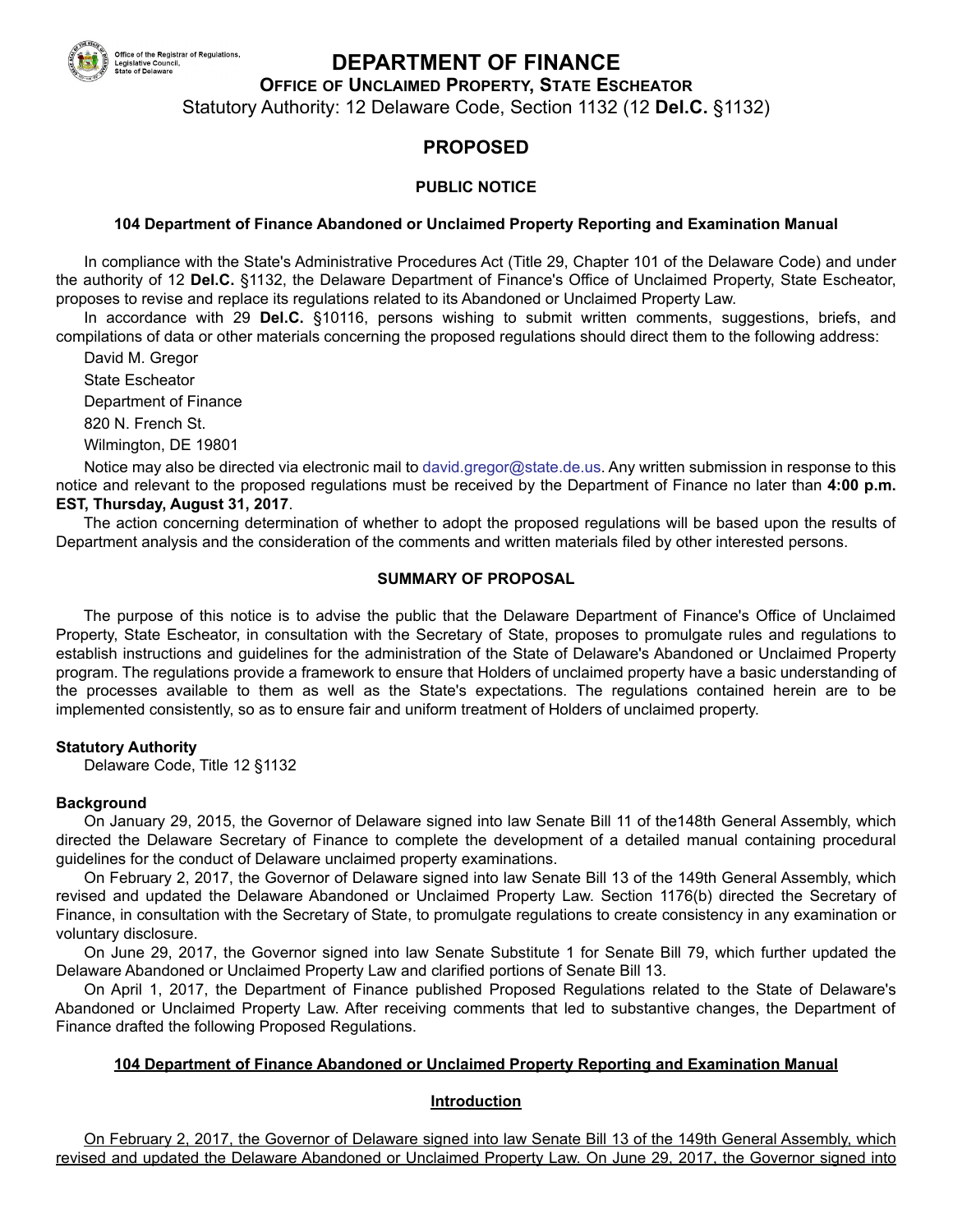law Senate Substitute 1 for Senate Bill 79, which further updated the Delaware Abandoned or Unclaimed Property Law and clarified portions of Senate Bill 13.

Section 1176(b) states as follows:

The Secretary of Finance, in consultation with the Secretary of State, shall, on or before December 1, 2017, adopt regulations regarding the method of estimation to create consistency in any examination or voluntary disclosure. These regulations must include permissible base periods, items to be excluded from the estimation calculation, aging criteria for outstanding and voided checks, and the definition of what constitutes complete and researchable records.

### **Statutory Authority**

#### **12 Del.C. §1132 Rule-making.**

Except as provided in §§1167, 1173(a), and 1176(b) of this title, the State Escheator may make such rules and regulations as the State Escheator may deem necessary to administer and enforce this chapter.

### **These Regulations replace the following existing provisions in the Delaware Administrative Code:**

12 **DE Admin. Code** 100, *Regulation on Practices and Procedures for Appeals of Determinations of the Audit Manager* 12 **DE Admin. Code** 101, *Regulation on Practice and Procedure for Establishing Running of the Full Period of Dormancy for Certain Securities and Related Property*

12 **DE Admin. Code** 102, *Regulation on Practices and Procedures for Records Examinations by the State Escheator* 12 **DE Admin. Code** 103, *Abandoned or Unclaimed Property Examination Guidelines*

#### **These Regulations replace the following existing Regulations:**

*Abandoned or Unclaimed Property Voluntary Disclosure Agreement and Audit Program*, 9 DE Reg. 771 (11/01/05). *Abandoned or Unclaimed Property Voluntary Disclosure Agreement Program*, 10 DE Reg. 699 (10/01/06) (Final). *Regulation on Practices and Procedures for Appeals of Determinations of the Audit Manager*, 15 DE Reg. 1323 (03/01/

12) (Final).

*Regulation on Practice and Procedure for Establishing Running of the Full Period of Dormancy for Certain Securities and Related Property*,15 DE Reg. 1330 (03/01/12).

*Regulation on Practices and Procedures for Records Examinations by the State Escheator*, 16 DE Reg. 530 (11/01/12) (Final).

*Abandoned or Unclaimed Property Audit Examination Guidelines*, 16 DE Reg. 630 (12/01/12) (Final).

## **Regulations**

## **1.0 General Information**

- 1.1 Contact Information for Holders
	- Mailing Address: Delaware Department of Finance Office of Unclaimed Property

8th Floor 820 North French Street

Wilmington, DE 19801

Phone Number 302-577-8782

Fax Number: 302-577-7179

E-mail: [escheat.holderquestions@state.de.us](mailto:escheat.holderquestions@state.de.us)

Website: <http://revenue.delaware.gov/unclaimedproperty.shtml>

#### 1.2 Contact Information for Owners and Claims

Mailing Address: Delaware Department of Finance Office of Unclaimed Property 8th Floor 820 North French Street Wilmington, DE 19801

Phone Number: 302-577-8782 E-mail: [escheat.claimquestions@state.de.us](mailto:escheat.claimquestions@state.de.us) Website: <http://revenue.delaware.gov/unclaimedproperty.shtml>

**2.0 Delaware Department of Finance Abandoned or Unclaimed Property Reporting and Examination Manual**

2.1 *Preface*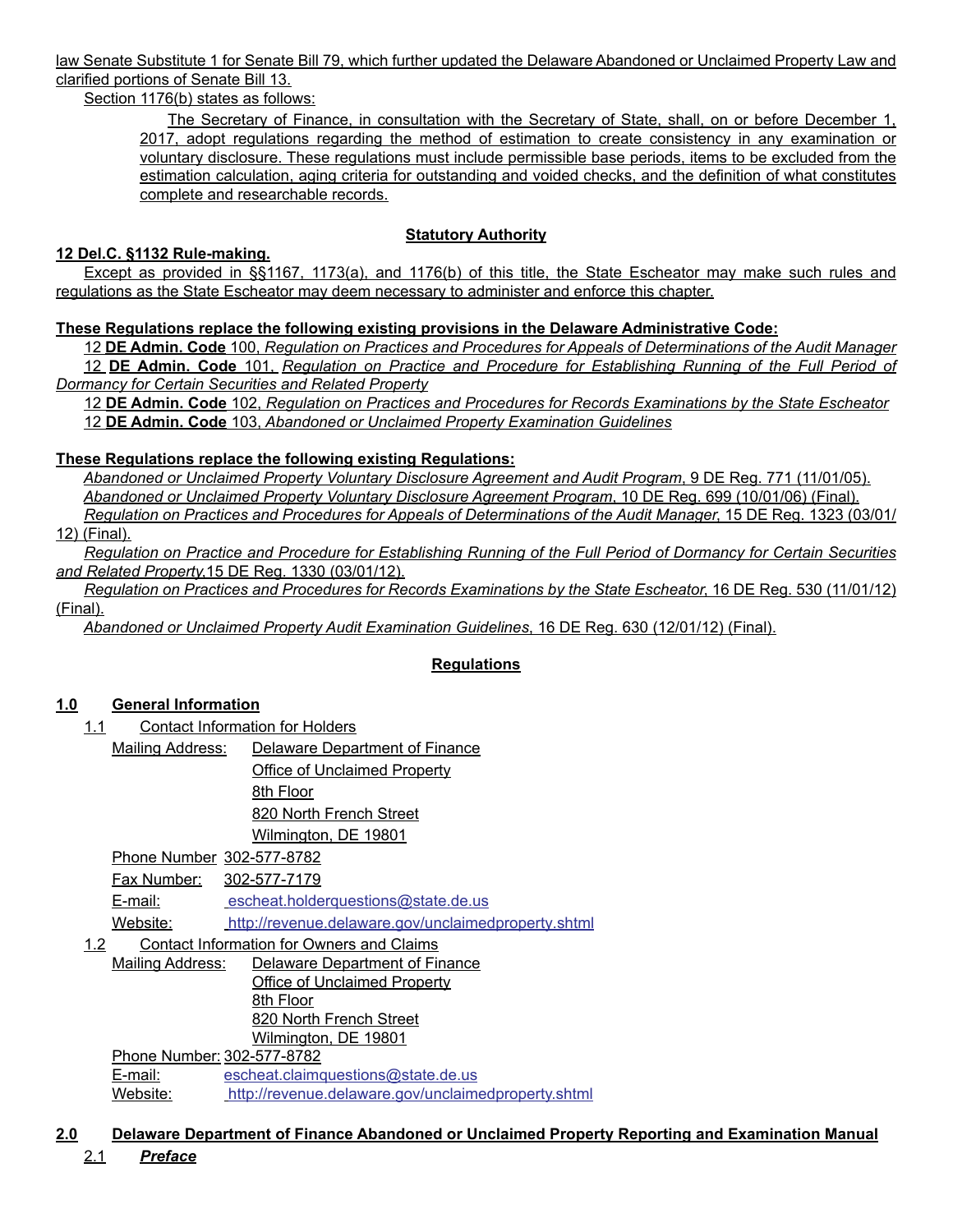The Department of Finance's Office of Unclaimed Property ("DOF" or the "State") is committed to promoting Holder compliance. Holders of abandoned or unclaimed property reportable to the State of Delaware must file annual reports and remit property to the State of Delaware. To encourage compliance and to enforce the State's Abandoned or Unclaimed Property Law, Title 12, Chapter 11 of the Delaware Code (the "Abandoned or Unclaimed Property Law"), DOF recognizes the need to conduct examinations. DOF recognizes that each examination is unique. This manual is intended to create a framework so that a Holder undergoing an examination by the State of Delaware will have a basic understanding of the process and the State's expectations. The standards contained in this manual are to be implemented consistently to ensure fair and uniform treatment of Holders. Absent permission from the State Escheator, the standards are not discretionary, and third-party audit firms may not develop or utilize their own distinct applications of these standards and instructions.

# 2.2 *Guiding Principles*

- 2.2.1 The goal of an unclaimed property examination shall be to determine whether the Holder is in compliance with the Delaware abandoned or unclaimed property laws. These examination guidelines shall relate to all property that may be subject to escheat pursuant to the Abandoned or Unclaimed Property Law of Delaware, Title 12, Chapter 11, of the Delaware Code. Abandoned or unclaimed property is reported to the State of Delaware pursuant to the Abandoned or Unclaimed Property Law and the priority rules and other provisions set forth in the United States Supreme Court case Texas v. New Jersey, 379 U.S. 674 and 380 U.S.518 (1965) and reaffirmed by Delaware v. New York, 507 U.S.490 (1993).
- 2.2.2 The State of Delaware has jurisdiction over the escheatment of property that has met one of three criteria:
	- 2.2.2.1 The last known address of the owner is located in the State of Delaware;
	- 2.2.2.2 The last known address of the owner is unknown, and the Holder is incorporated or formed under the laws of the State of Delaware; or
	- 2.2.2.3 The last known address of the owner is not located in any state of the United States, or the District of Columbia, or any territory or possession of the United States, and the Holder is incorporated or formed under the laws of the State of Delaware
- 2.2.3 The State Escheator shall not use collection goals or quotas during the conduct of an examination to assess a Holder's compliance.
- 2.2.4 The State Escheator shall make available, upon request, copies of all contracts between the State Escheator and any third-party auditor hired to conduct or assist with an examination.
- 2.2.5 The State's goal in every examination is to be predictable, fair, and consistent while determining the Holder's historical compliance, and to encourage and facilitate the Holder's ongoing and future compliance with the Abandoned or Unclaimed Property Law.
- 2.2.6 The DOF is committed to promoting Holder compliance. In an effort to accomplish this objective, a Voluntary Disclosure Agreement (VDA) program has historically been available through DOF to Holders who may not be presently in compliance but want to comply with the Abandoned or Unclaimed Property Law. Currently, the Secretary of State administers a VDA program for Holders to come forward and report abandoned property liability. The agreement entered into at the conclusion of the VDA program releases Holders from all claims, demands, interest, penalties, actions or causes of action related to all property reported properly under the terms of the VDA.

## 2.3 *Effective Date*

The effective date of these Regulations shall be the date they are adopted, and the standards contained therein shall apply to all examinations commenced after that date. To the extent practical, the Regulations shall apply to any ongoing examinations that commenced prior to the effective date of these Regulations, though the failure of the State to have conformed to a Reporting and Examination Manual not-yet-in-existence would not invalidate an examination.

## 2.4 *When property presumed abandoned*

- 2.4.1 See Title 12, Chapter 11 of the Delaware Code for applicable dormancy periods for various property types.
- 2.4.2 For a stored value card or gift card, the maximum cost is determined utilizing information from an annual federal income tax return (for example, the 2016 Form 1120 or equivalent) for each applicable year. The State shall consider the cost of goods sold plus total deductions less charitable contributions, depreciation and depletion.
	- 2.4.2.1 For example, an appropriate calculation would be as follows: for a corporation filing an IRS Form 1120 - U.S. Corporation Income Tax Return, the State shall use the following lines from Form 1120 to calculate maximum cost:
		- Line 2 COGS
		- + Line 27 Total Deductions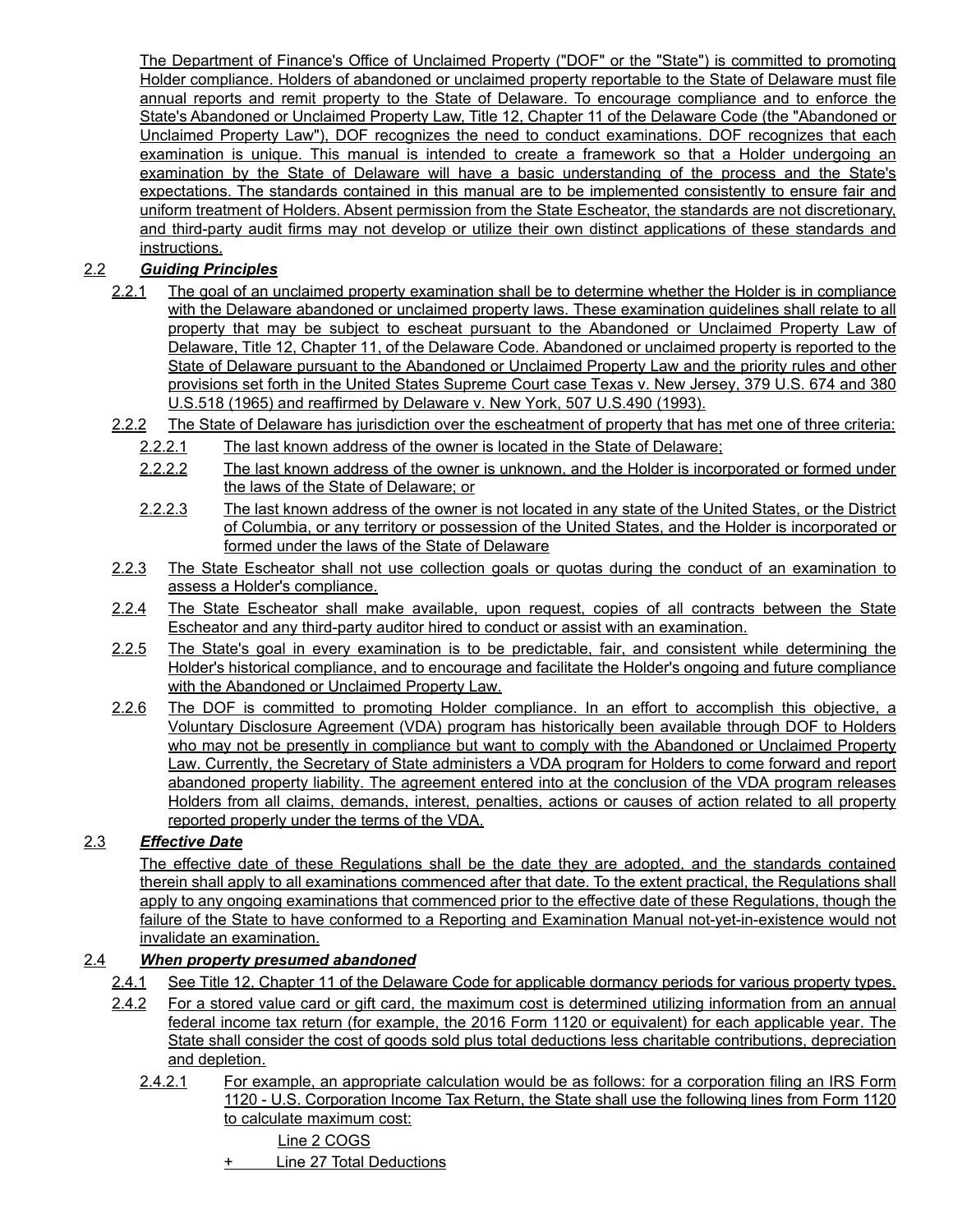Line 19 Charitable Contributions

Line 20 Depreciation

Line 21 Depletion

Maximum Cost in Dollars

The Maximum Cost in Dollars divided by Line 1 Gross Receipts equals the Maximum Cost as a Percentage of Gross Receipts.

2.4.2.2 Other reasonable alternative calculations may be proposed by a Holder and shall be considered on a case-by-case basis by the State Escheator.

## 2.5 *Indication of Owner Interest in the Property*

- 2.5.1 Section 1136 of Title 12, Delaware Code defines various owner actions which constitute an "indication of owner interest in property."
- 2.5.2 Actions which do not indicate the owner's interest in the property include, but are not limited to, automatic postings, automatic reinvestments, computer system conversion dates and non-return of mail (other than a non-returned IRS Form 1099 for ACH or Dividend Reinvestment accounts).
- 2.5.3 A Holder may cross-reference an indication of interest in one investment or account with another investment or account with the same Holder if the records of the Holder indicate the same name on the account, signature card or contract.
- 2.5.4 Proof to the satisfaction of the State Escheator that an Owner has had contact with a designated representative of the Holder in the period of dormancy may be considered an indication of owner interest in the property.

## 2.6 *Report Required by Holder*

- 2.6.1 As of November 10, 2015, the State no longer accepted paper reports. The State will continue to accept reports in an electronic format through February 28, 2018. Beginning March 1, 2018, reports shall be required to be submitted in a web-based record.
- 2.6.2 Although not required by the Abandoned or Unclaimed Property Law or regulation, negative reports will be accepted from any person.

## 2.7 *When Report to be Filed*

- 2.7.1 Beginning February 1, 2018, to ensure a timely response by the DOF, a Holder's request to extend the date for filings shall be made a minimum of 15 calendar days prior to the date specified for the Holder under 12 **Del.C.** §1144.
- 2.7.2 The State Escheator may grant an extension of the date of filing for good cause. Good cause includes, but is not limited to, a natural disaster, criminal activity related to the Holder's books and records, recent changes in the form of ownership of the Holder through merger, acquisition or reorganization, and, for a Holder having three or fewer employees, a recent change in management. Beginning February 1, 2018, good cause shall not include a failure to perform a requirement such as due diligence pursuant to §§1148 and 1149 of the Abandoned or Unclaimed Property Law.

## 2.8 *Address of owner to establish priority*

In order to establish priority, a sufficient description or code shall include two of the following three data points, which must not conflict with each other: a City, a State or foreign code, and a postal code. The location of the transaction is not evidence of the last known address of the owner.

## 2.9 *Retention of Records by Holder*

Records to be retained by the Holder include the date, place, and nature of the circumstances that gave rise to the property right. These records may include the following: tax returns (including consolidated and affiliation schedules), organization charts, charts of accounts, unclaimed property filing history (for all states if the Holder is incorporated or formed in the State of Delaware), prior completed and accepted voluntary disclosure agreements (VDAs) and examinations, bank statements, bank reconciliations, outstanding check lists, detail general ledgers, aged accounts receivable reports, aged accounts payable reports, policies and procedures related to record retention, accounting, and unclaimed property, and if applicable, information surrounding gift card issuances and redemptions.

## 2.10 *Authority to Conduct Abandoned Property Examinations*

- 2.10.1 Section 1171 of Title 12, Delaware Code provides the State Escheator with the authority to examine the records of a person or the records in the possession of an agent, representative, subsidiary, or affiliate of the person under examination in order to determine whether the person complied with the provisions of the Abandoned or Unclaimed Property Law.
- 2.10.2 Section 130 of the Epilogue to the State's Budget for Fiscal Year 2018 (ending June 30, 2018) provides the Secretary of Finance or his or her designee with the authority to enter into agreements with organizations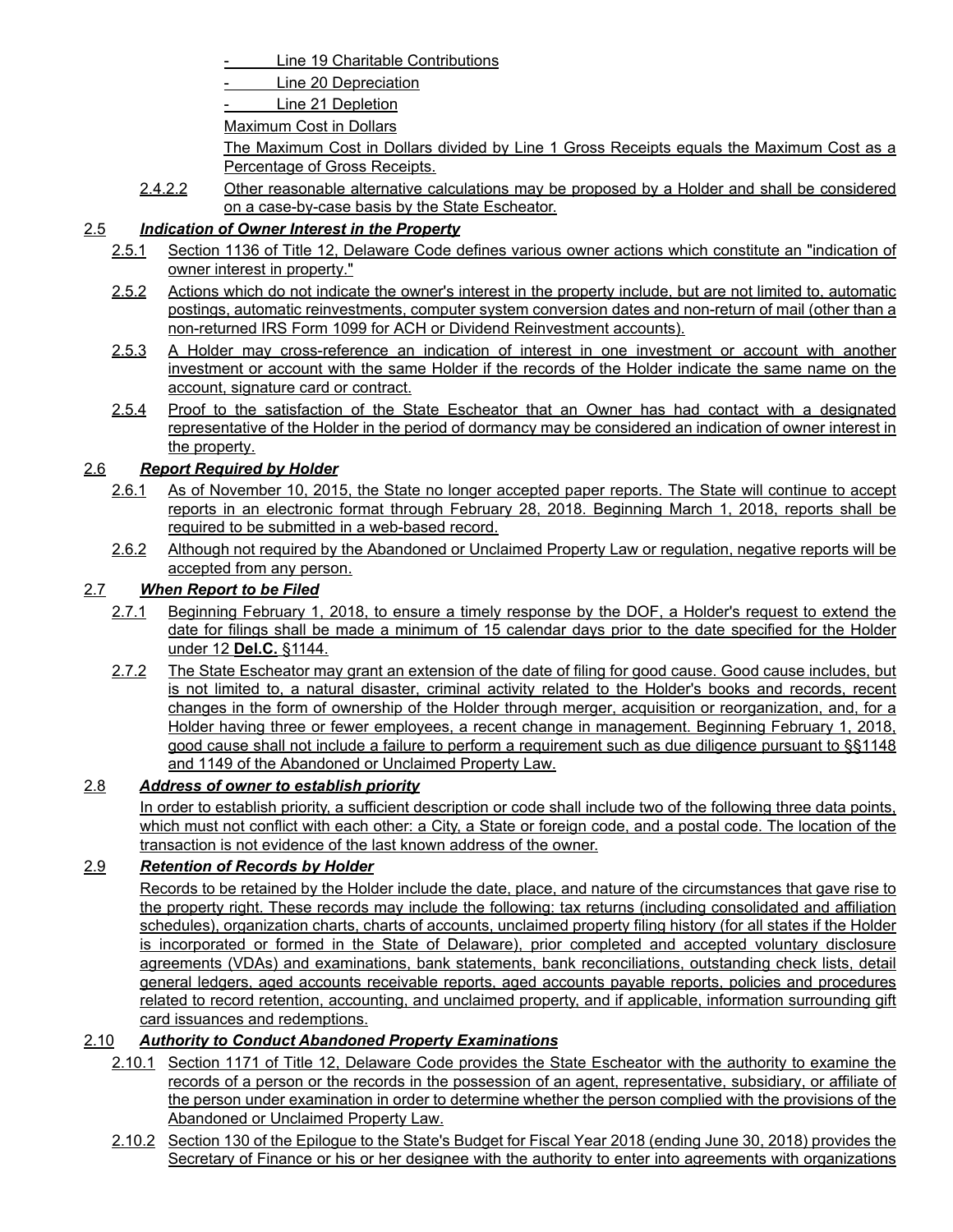to identify abandoned property to be escheated to the State by means of audit, examination or otherwise. Similar, if not identical, language has appeared in the State's budget for decades.

## 2.11 *Examination of Holders*

- 2.11.1 The State of Delaware shall examine selected Holders' books and records for compliance with the Abandoned or Unclaimed Property Law. The examination shall be assigned to an auditor or to a third-party auditing firm ("Auditor" or the "Auditors") that has been retained by the State for such purposes. At the request of a Holder, and if the parties agree on the terms, the State's third-party Auditor shall enter into a confidentiality agreement with the Holder in a form approved by the State Escheator before any of the Holder's confidential records are produced. (See subsection 2.14, Confidentiality and Non- Disclosure Agreement, for a form NDA approved by the State.)
- 2.11.2 Pursuant to the State Escheator's authority to conduct an examination of the records of a Holder, the State Escheator possesses the authority to resolve an examination via negotiation and settlement with a Holder or their duly authorized representative. This authorization provides flexibility to both the Holder and the State to resolve issues that could require formal appeal or litigation. A mutually-agreed upon settlement resolves an examination as a whole and does not create any precedent on specific legal issues.
- 2.11.3 The State's goal in every examination is to be predictable, fair, and consistent while determining the Holder's historical compliance, and to encourage and facilitate the Holder's ongoing and future compliance with the Abandoned or Unclaimed Property Law.

### 2.12 *Notice of Examination*

- 2.12.1 All State of Delaware unclaimed property examinations begin with an official Notice of Examination letter from the State's Abandoned Property Audit Manager. The letter shall notify the Holder that its books and records (including those belonging to subsidiary and related entities) are subject to examination, identify the assigned Auditor, and include Auditor contact information. The issuance of the official Notice of Examination letter terminates the Holder's ability to enter into a VDA with the State of Delaware until the examination is concluded pursuant to the Abandoned or Unclaimed Property Law.
- 2.12.2 Third-party Auditors are not authorized to engage in any examination or audit without prior consent from the State of Delaware, Department of Finance.
- 2.12.3 Effective July 1, 2015, the State Escheator shall not initiate any new examination of records or an investigation of any person pursuant to the Delaware Abandoned or Unclaimed Property Law unless first the person has been notified in writing by the Secretary of State that the person may enter into an unclaimed property voluntary disclosure agreement, except in the following circumstances: (i) as provided in 12 **Del.C.** §1172(d), or (ii) if the person fails to otherwise comply with a requirement imposed on such person pursuant to §1173 of the Delaware Abandoned or Unclaimed Property Law.
- 2.12.4 The State is permitted to examine a Holder for any reason under the Abandoned or Unclaimed Property Law. When identifying a Holder to be examined, the State may consider several factors. These include, but are not limited to the following:
	- 2.12.4.1 A review of past Holder reports for inconsistencies, omissions or a lack of detail;
	- 2.12.4.2 A comparison of a Holder's past reports to the reports of similar Holders within the same industry and of the same approximate size;
	- 2.12.4.3 Any information available from the State, such as Holder reporting and compliance history; and
	- 2.12.4.4 Available public data regarding the Holder, including without limitation, annual company reports, and press materials.
- 2.12.5 Holders selected for examination shall be notified by a letter from the DOF's Audit Manager. The following is an example of Notice of Examination letter issued by the State:

Dear [Holder Representative]:

Pursuant to §1171 of Title 12 of the Delaware Code, you are hereby notified that the State of Delaware intends to examine the books and records of [Company Name] and all of its Subsidiaries & Related Entities (hereinafter "[Company Name]"), to determine compliance with the Delaware Abandoned or Unclaimed Property Law, Title 12, Chapter 11, of the Delaware Code (the "Law"). The examination will relate to all property that may be subject to escheat pursuant to the Law. Abandoned or unclaimed property is reported to the State of Delaware pursuant to the Law, as well as the priority rules and other provisions set forth in the United States Supreme Court case *Texas v. New Jersey*, 379 U.S. 674 and 380 U.S.518 (1965) and reaffirmed by *Delaware v. New York*, 507 U.S.490 (1993).

The review will be conducted by Assigned Audit Firm ("AUDITOR NAME") on the behalf of the State of Delaware (the "State"). ("AUDITOR NAME") will contact you within the next three weeks to arrange a mutually agreed upon date to commence the examination. It is the State's expectation that an opening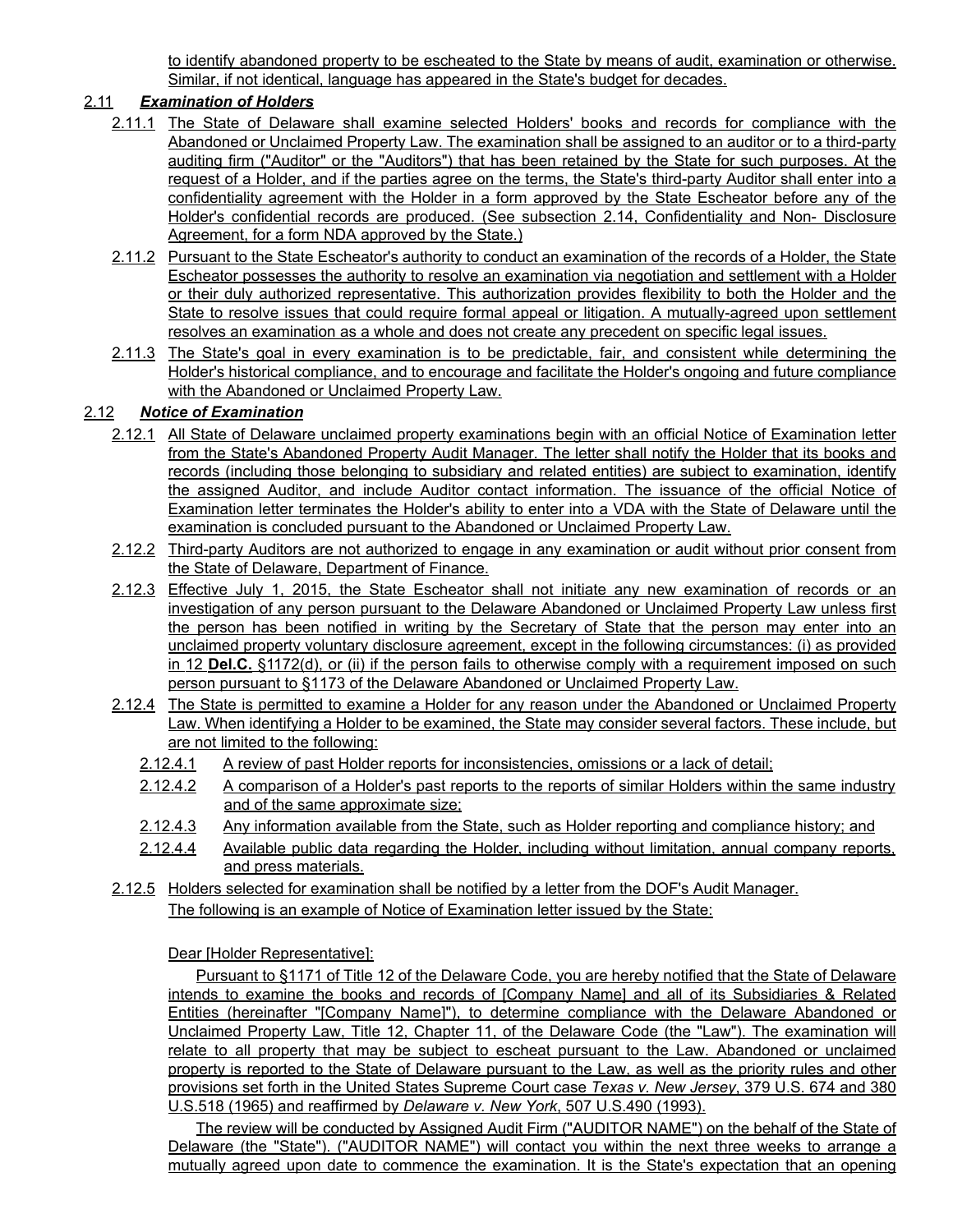conference will be held within ninety days of this notice. In advance of the opening conference, ("AUDITOR NAME") will send you an initial document request seeking routine but necessary material which you are expected to produce at or before the opening conference. If [Company Name] desires ("AUDITOR NAME") to execute a confidentiality agreement, ("AUDITOR NAME") shall be promptly notified. The execution of a standard confidentiality agreement is permitted by Delaware regulations, but not required, and it shall not delay the opening conference. If [Company Name] believes that it cannot accommodate an opening conference within this timeframe, you should contact me immediately. The scope of the examination will be for the period of 10 years prior to when property is presumed abandoned under this chapter as of the date of this letter through the most recent reportable year due at the conclusion of the examination, or as otherwise agreed to by the State Escheator and the Holder. See 12 **Del.C.** §1172(h).

The State is hereby requesting that you issue a hold notice so that all records are retained, including, but not limited to, bank statements, bank reconciliations, outstanding check lists, detail general ledgers, aged accounts receivable reports, aged accounts payable reports, and if applicable, information surrounding gift card issuances and redemptions. The State requests that all records will be retained, notwithstanding any [Company Name] record retention policies to the contrary, until the examination is completed. See 12 **Del.C.** §1145. Your cooperation in making necessary records available for both past and present years for the purposes of determining [Company Name] compliance with the Law will facilitate the completion of the examination. In addition to specific document requests that will be forthcoming, please have available all of [Company Name] prior years' reports of unclaimed property and supporting documentation for all states, including Delaware. You will be advised throughout the course of the examination of what records will be required to complete the review.

If [Company Name] is presently working with or intends to retain a third-party consultant to assist [Company Name] in the conduct of this examination, please provide me with the name and contact information of the third-party consultant. As expressly stated in the Delaware regulations, the retention of a third party is no basis to delay the examination or the production of records.

In closing, you are specifically requested to have the appropriate individual in your organization contact ("AUDITOR NAME contact") of ("AUDITOR NAME") at (xxx) xxx-xxxx within three weeks of receipt of this notice in order to facilitate the exchange of prefatory information and to discuss scheduling of an opening conference.

If you have any questions about this notice, you may contact me at (302) 577-8776. Please be assured that, although ("AUDITOR NAME") is performing the examination as the State's agent, I am the final arbiter of any disputes that may arise during the course of the examination. I look forward to resolving this examination in an expeditious and cooperative manner.

Sincerely yours,

Audit Manager

#### 2.13 *Third-Party Advocates*

- 2.13.1 Holders may retain third party advocates (the "Advocate") to assist them in the examination process. The retention of an Advocate is no basis to delay the commencement of the State's examination and the State will not delay the examination so that the Advocate may conduct a review or its own audit of the Holder's books and records in advance of the State's examination. The State will cooperate with the Holder and its Advocate and keep both of them apprised of records requests, interviews and the progress of the audit in general. All records will be requested directly from the Holder.
- 2.13.2 The State's examination shall not be limited to a review of work papers, compilations or record summaries prepared by the Holder or the Advocate, but shall include access to the Holder's original books and records deemed by the State to be necessary to ascertain the Holder's compliance with the Abandoned or Unclaimed Property Law. The State or the designated Auditor shall provide all requests and communications directly to the Holder and, if requested by the Holder, shall also direct copies to the Advocate.
- 2.13.3 The State and its Auditors shall keep Holder representatives directly informed of the progress of the examination. It is the responsibility of the Holder to make available to the State and its Auditors the employees most likely to have first-hand knowledge of the Holder's day-to-day operations. This minimizes the potential for delays caused by miscommunications, ensures the Holder understands its obligations, and aids in furthering future compliance.
- 2.13.4 The State shall conduct periodic reviews of the Auditors' conduct, processes, and procedures to ensure that the Auditors are complying with security protocols, record retention and destruction requirements, and all applicable statutes and regulations.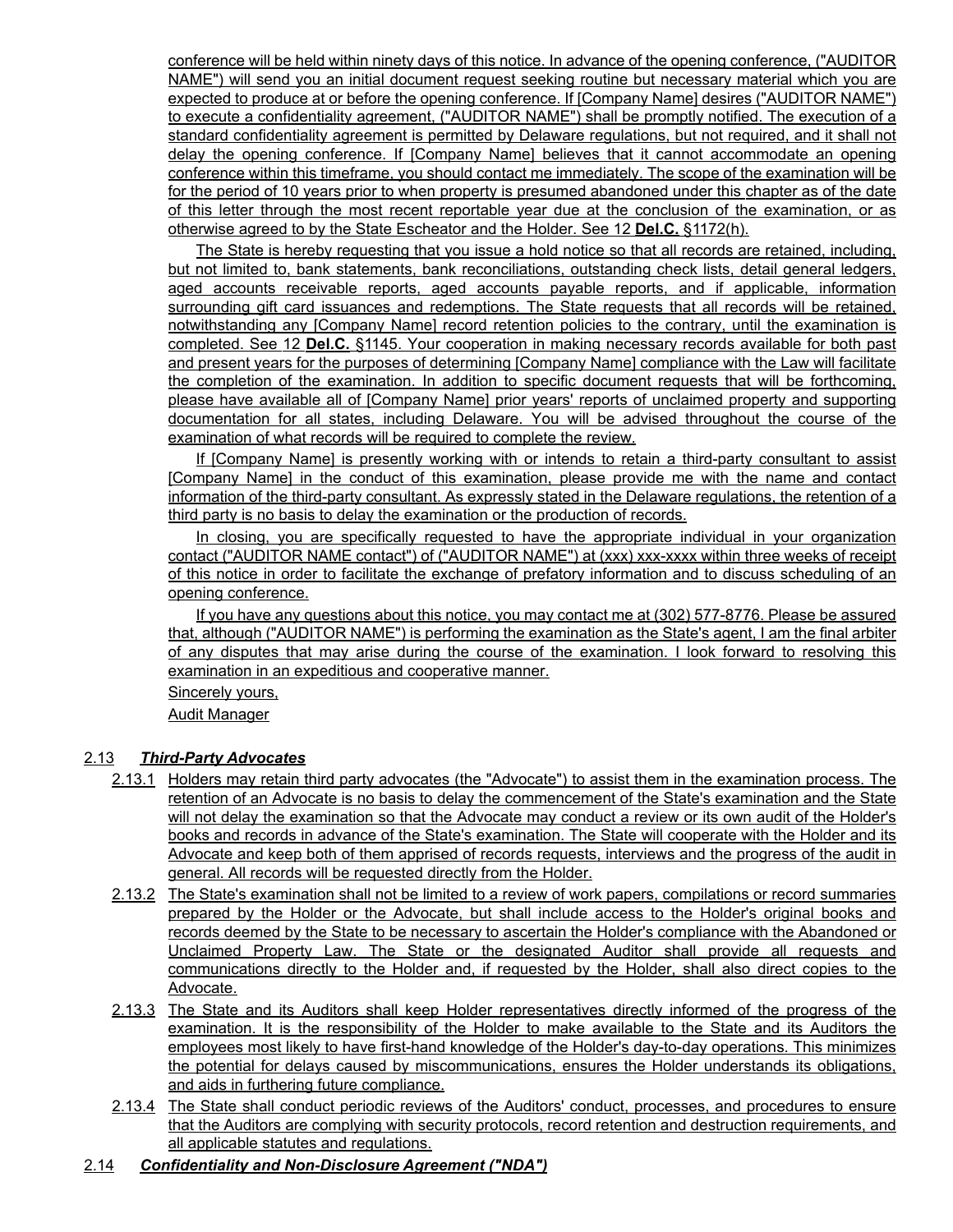- 2.14.1 Holders have the opportunity to enter into a NDA with the assigned Auditor and may, but need not, use an NDA in a form approved by the State. If the Holder elects not to use an NDA approved by the State, and the Holder and Auditor cannot reach an agreement on the terms within sixty (60) days of the date of the Notice of Examination letter, the parties shall rely on the confidentiality provisions of 12 **Del.C.** §1189.
- 2.14.2 The State and its agents are prohibited from disclosing the amount of abandoned or unclaimed property that has been reported to and received by the State by any Holder and disclosing the terms of or supporting documentation related to any abandoned or unclaimed property annual filing, abandoned or unclaimed property VDA, or settlement agreement resulting from the reporting of any abandoned or unclaimed property.
- 2.14.3 The following is an example of a Non-Disclosure Agreement approved by the DOF (section 7 may be tailored to reflect the Auditor's specific security protocols):

## **CONFIDENTIALITY & NONDISCLOSURE AGREEMENT**

|     |                       | This Confidentiality & Nondisclosure Agreement (the "Agreement") is made and entered this |                                                                                       | dav of |  |
|-----|-----------------------|-------------------------------------------------------------------------------------------|---------------------------------------------------------------------------------------|--------|--|
|     |                       | 20 by and between (AUDITOR NAME), a                                                       | (STATE OF INC AND CORP FORM) company, ("                                              |        |  |
| and |                       |                                                                                           | and its subsidiaries and related entities (collectively, the                          |        |  |
|     | "Holder") (at times " |                                                                                           | " or the "Holder" may be referred to as a "Party" and collectively as the "Parties"). |        |  |

**1.** Introduction. [AUDITOR NAME] is a contract auditor that has been authorized to conduct an unclaimed property examination (the "Examination") of the Holder by the state(s) identified on Exhibit A (hereinafter a "Participating State" or collectively, the "Participating States," and shall, upon written consent of the Holder, include any additional state or jurisdiction that may, during the course of the Examination, authorize [AUDITOR NAME] to act as its agent and to perform an unclaimed property examination of the Holder) to determine the Holder's compliance with the Participating State(s)' unclaimed property laws, rules, and regulations. Upon receipt of any subsequent examination authorization letter, [AUDITOR NAME] shall obtain written consent from the Holder to add such state to the list of participating states attached hereto at Exhibit A.

**2.** Confidential Information, defined. During the course of the Examination, [AUDITOR NAME] may have access to, or receive, confidential and/or proprietary information concerning the Holder including, but not limited to, materials relating to the administration of the Holder's business, operations, unclaimed property procedures and practices; financial information and/or accounting records; information regarding the Holder's current and former shareholders, members or partners, principals, directors, officers, employees, retirees, beneficiaries, customers, consumers, vendors, contractors, agents and other such representatives; and/or any other materials or information disclosed by the Holder or its principals, partners, directors, officers, employees, agents, consultants, advisors, legal counsel, accountants, and other such representatives (collectively "Representatives") to [INSERT AUDITOR NAME] and its Representatives in connection with the Examination. The Parties agree that all such information, including any materials derived therefrom, whether disclosed orally or in written (including electronic) form or otherwise, shall be considered proprietary and confidential and shall hereinafter be referred to as "Confidential Information". Confidential Information shall also include any report filing, voluntary self-disclosure agreement, or settlement agreement resulting from the Holder's reporting of any unclaimed property as well as any settlement, payment(s), or other interim or final resolution of the Examination. Confidential Information shall not include information or materials that are: (i) in the public domain not as a result of the violation of the undertakings herein; (ii) available to [AUDITOR NAME] on a non-confidential basis prior to the Holder's disclosure of it to [AUDITOR NAME], or (iii) hereafter made available to [AUDITOR NAME] on a non-confidential basis from a source other than the Holder, provided that such source in so acting is not violating any duty or agreement of confidentiality.

**3.** Non-Disclosure. [AUDITOR NAME], in receiving Confidential Information from the Holder or its Representatives, shall not disclose Confidential Information to any third-party (other than to representatives of other participating states to the extent provided below. [AUDITOR NAME] shall preserve the confidentiality of such Confidential Information and shall:

- a. restrict disclosure of such Confidential Information to [AUDITOR NAME]'s Representatives having a "need to know" in connection with the Examination, and where such Representative is a third-party agent or contractor of [AUDITOR NAME], ensure that said Representative is either: (a) a party to a non-disclosure agreement sufficient to protect the Holder's legal and equitable right in the Confidential Information; or (b) under a duty of confidentiality with respect to the Confidential Information as a result of a legally binding, regulatory, or statutory prohibition. [AUDITOR NAME] shall be responsible for any breach of this Agreement by its Representatives;
- b. advise its Representatives of the obligations of confidentiality hereunder with respect to the Confidential Information and ensure that its Representatives comply therewith;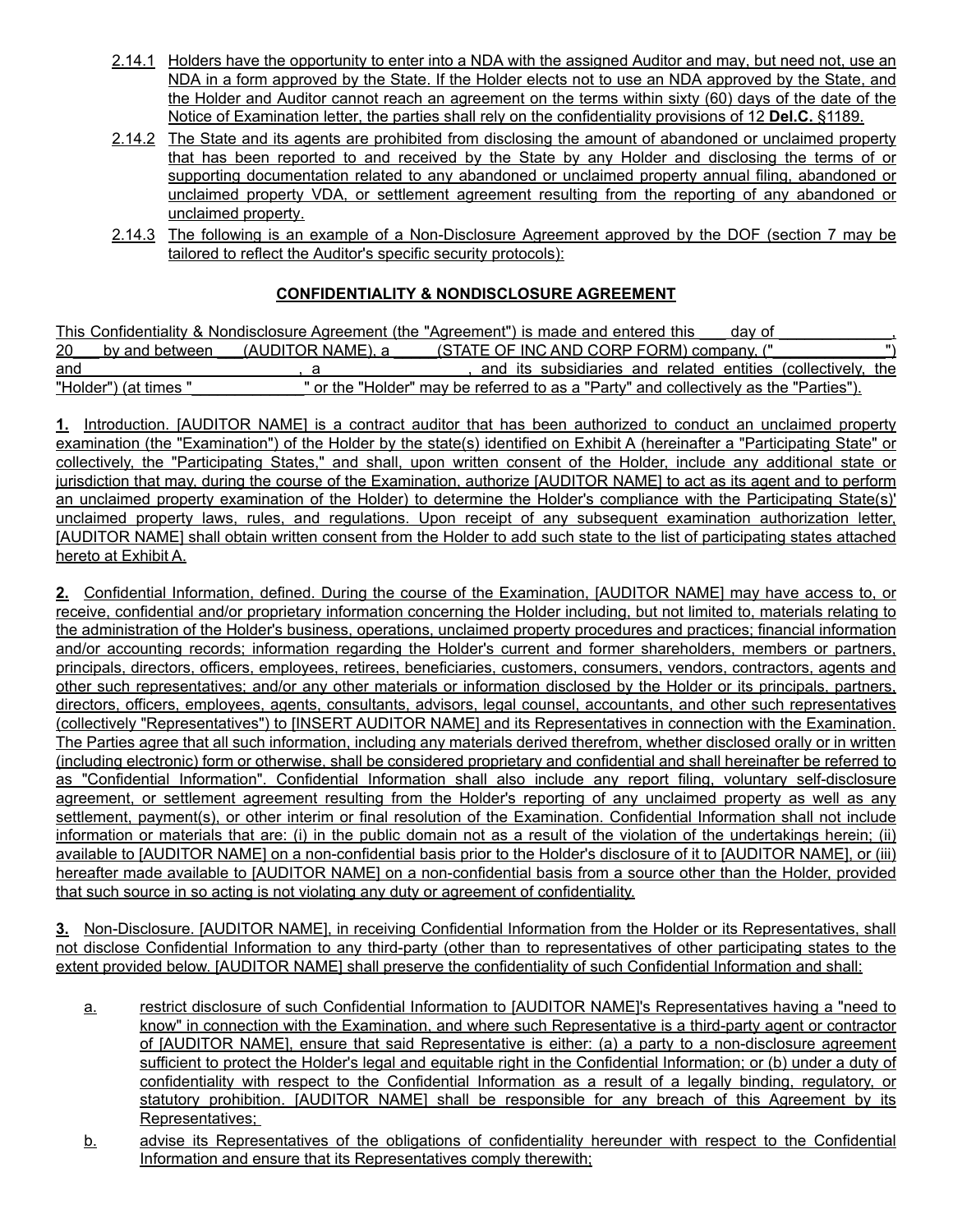- c. restrict disclosure of such Confidential Information to Representatives of a Participating State(s) having a "need to know" in connection with the Examination, and only disclose that portion of the Confidential Information relative to such Participating State;
- d. use such Confidential Information solely for the purpose of conducting the Examination on behalf of the Participating States, and not otherwise to (a) solicit any state or jurisdiction not listed on Exhibit A to investigate, undertake, initiate or conduct any unclaimed property examination of the Holder or to take any adverse action involving the Holder including, without limitation, any legal, regulatory, administrative, investigatory or any other action that involves the Confidential Information; and (b) appropriate such Confidential Information for [AUDITOR NAME]'s or its Representatives' own use or the use of any other person or entity;
- e. maintain the confidentiality of the Confidential Information using efforts no less than those efforts [AUDITOR NAME] uses to maintain the confidentiality of its own Confidential Information of a similar nature and/or those efforts required under applicable federal, state and/or local law;
- f. provide Holder with information regarding [AUDITOR NAME] security measures upon the reasonable request of Holder, including data security protocols with respect to any electronic file transfer process used for the examination;
- g. prevent any disclosure of Confidential Information by its Representatives not otherwise permitted under this Agreement; and
- h. not disclose or transfer Confidential Information outside the United States.

**4.** Solicitation. [AUDITOR NAME] shall not inform other states or jurisdictions that Delaware has authorized an examination of the Holder to solicit such states or jurisdictions to investigate, undertake, initiate or conduct any unclaimed property examination of the Holder. This restriction shall not, however, be construed to prohibit the Auditor from disclosing Delaware's involvement in the Examination to another Participating State once that state has issued a formal notice of examination to the Holder.

**5.** Records Retention. [AUDITOR NAME] shall retain the audit work papers (which may include the Confidential Information) in a secure environment for no longer than the period of time specified under the laws, rules or regulations of the Participating State(s) or [AUDITOR NAME]'s contract with the Participating State(s), whichever is longer, at which time the records (inclusive of any Confidential Information) shall be destroyed; and [AUDITOR NAME] shall certify in writing as to such destruction to the Holder using the following contact information:

| <b>Contact Name:</b>   |  |
|------------------------|--|
| Title:                 |  |
| Company:               |  |
| <b>Street Address:</b> |  |
| City, State, Zip       |  |
| Telephone Number:      |  |
| Email Address:         |  |
|                        |  |

**6.** Compelled Disclosure. If [AUDITOR NAME] shall be under a legal obligation, including but not limited to a subpoena or request by a court or any government entity or required in response to any applicable "freedom of information" request to disclose any Confidential Information to a third party, [AUDITOR NAME] shall give the Holder prompt notice thereof so that the Holder may timely object to the disclosure of such Confidential Information, seek a protective order, or waive [AUDITOR NAME]'s duty of non-disclosure. [AUDITOR NAME] shall reasonably cooperate with the Holder to the extent that it seeks a protective order or to otherwise object to the requested disclosure of the Confidential Information. Furthermore to the extent that the Holder seeks a protective order or objects to the requested disclosure and [AUDITOR NAME] is subsequently required to disclose by court order or governmental mandate any Confidential Information, or in the event Holder fails to act within a reasonable time period after receipt of [AUDITOR NAME]'s notice and/or affirmatively waives [AUDITOR NAME]'s duty of non-disclosure, and [AUDITOR NAME] is legally required to disclose any Confidential Information pursuant to this Section 6, [AUDITOR NAME] shall do so without liability under this Agreement.

**7.** Compliance With Applicable Laws. [AUDITOR NAME] represents and warrants that it has technical and organizational measures in place that (i) comply with all Applicable Laws; and (ii) meet or exceed the ISO/IECC 27002 information security controls standard to ensure the security and confidentiality of the Confidential Information in order to prevent, among other things: (a) accidental, unauthorized or unlawful destruction, alteration, modification or loss of the Confidential Information; and (b) accidental, unauthorized or unlawful disclosure or access to the Confidential Information. [AUDITOR NAME] warrants and represents that it shall maintain its security measures in accordance with: (i) the Applicable Laws; and (ii) the standards expressly represented in the INFORMATION SYSTEMS CERTIFICATION which is attached hereto and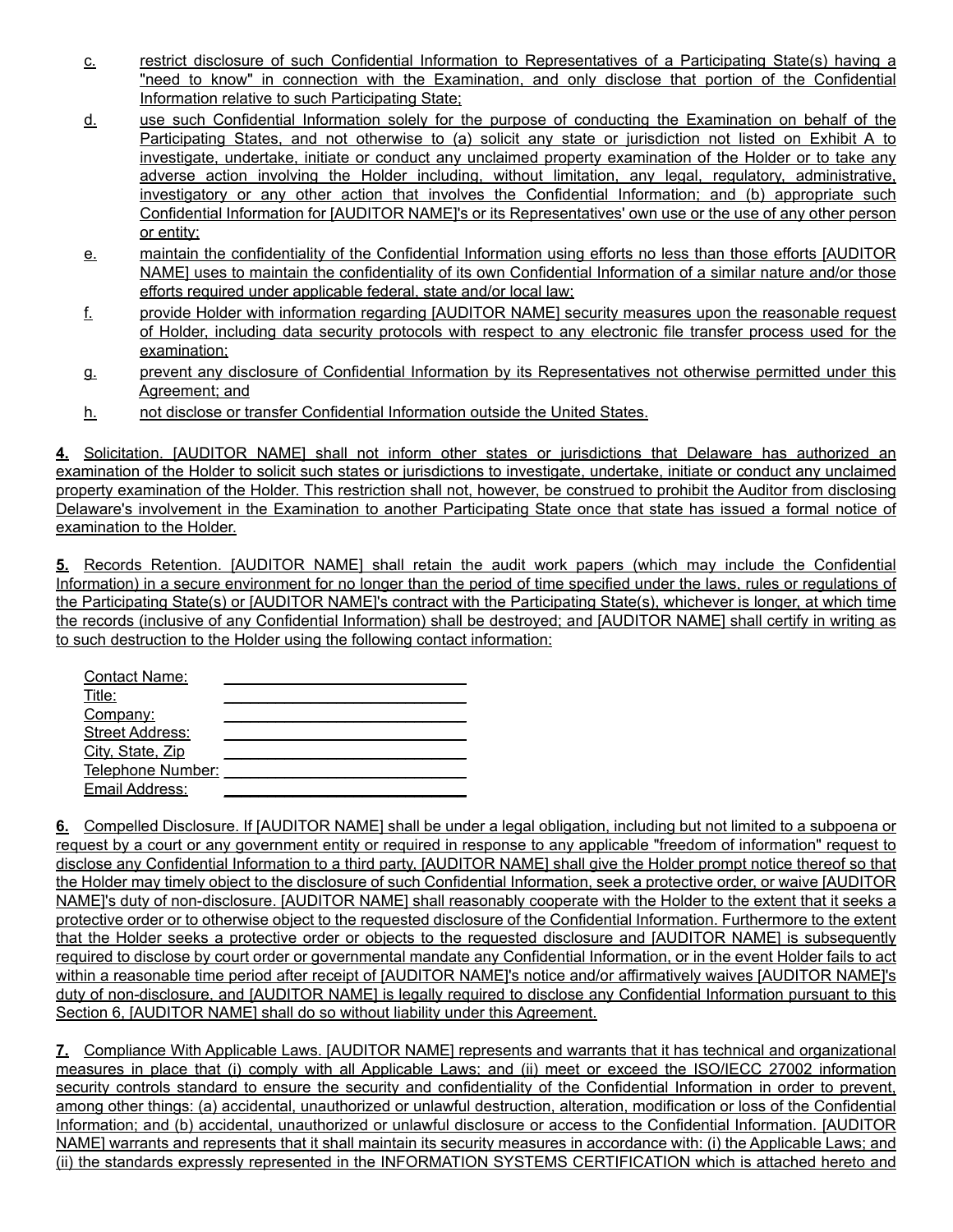incorporated herein by reference at Exhibit B. For purposes of this Agreement, the term "Applicable Laws" shall mean all applicable state and federal laws, rules, and regulations governing the protection of Confidential Information (inclusive of Personally Identifiable Information) including, without limitation, 12 Del. Code Ann. §1189 and Del. Code Ann. tit. 6 §§ 12B-101 et. seq., as such laws, rules and regulations may be amended from time to time. In the event [AUDITOR NAME] is required to notify the Holder under any Applicable Law concerning any unauthorized access to, destruction, modification, disclosure or use of any Information (hereinafter a "Security Incident"), [AUDITOR NAME] shall: (a) provide such written notice promptly and without undue delay in accordance with the applicable legal authority; (b) take all remedial action required under Applicable Law to investigate and remediate any loss of the Information; (c) reasonably cooperate with Holder in promptly responding to all third party inquiries (if any) regarding the Security Incident; and (d) refrain from issuing any press release, providing any breach notification to individuals, or making any other public announcement concerning the Security Incident without the prior written approval of Holder (which approval shall not be unreasonably withheld, conditioned or delayed); provided, however, no written approval from Holder shall be necessary where [AUDITOR NAME] is required to act at the direction of law enforcement and/or other governmental personnel and such written approval is unreasonable under the circumstances and/or would result in [AUDITOR NAME]'s non-compliance with the directive.

**8.** Remedies. [AUDITOR NAME] hereby agrees that it shall promptly, and without undue delay notify Holder in writing of any unauthorized use or disclosure of the Confidential Information and reasonably cooperate with Holder to mitigate the effect of such unauthorized use or disclosure. [AUDITOR NAME] acknowledges that Holder would suffer irreparable harm if its Confidential Information were disclosed or used in violation of this Agreement, and that monetary damages would be an insufficient remedy for such unauthorized disclosure or use by [AUDITOR NAME] or its representatives. Accordingly, in addition to whatever right the Holder may have to obtain an award of damages or other relief upon [AUDITOR NAME]'s breach of this Agreement, the Holder may obtain an injunction or other equitable relief to protect its Confidential Information disclosed or used in violation of this Agreement.

**9.** Application of Agreement. This Agreement shall apply solely to the Examination and shall not be construed to permit the disclosure of any Confidential Information to any other state or jurisdiction not listed on Exhibit A on the date hereof, absent the express written consent of the Holder. This Agreement may not be canceled or modified, nor any of its provisions be waived, except in writing signed by the Parties hereto or, in the case of a waiver, on behalf of the Party making the waiver. This Agreement constitutes the entire agreement and understanding of the Parties hereto and supersedes any and all prior agreements and understandings relating to the subject matter hereof. If it is found in a final judgment by a court of competent jurisdiction that any term or provision hereof is invalid or unenforceable: (i) the remaining terms and provisions hereof shall be unimpaired and shall remain in full force and effect; (ii) the invalid or unenforceable provision or term shall be stricken from this Agreement and the validity, binding effect and enforceability of the remaining provisions of this Agreement shall not be affected or impaired in any manner.

IN WITNESS WHEREOF, the Parties have caused this Confidentiality & Non-Disclosure Agreement to be executed and delivered the day and year first above written.

[HOLDER NAME] [AUDITOR NAME] its subsidiaries and related entities

## 2.15 *Opening Conference*

- 2.15.1 Once an examination is assigned, an opening conference shall be scheduled with the Auditor and representatives of the Holder. Prior to the opening conference, the Auditor shall provide the Holder a list of documents which the Holder must produce in advance of or at the opening conference. These documents may include but are not limited to the following: tax returns (including consolidated and affiliation schedules), organization charts, charts of accounts, trial balances, unclaimed property filing history (all states if the Holder is incorporated or formed in the State of Delaware), prior completed and accepted voluntary disclosure agreements (VDAs) and examinations, and policies and procedures related to record retention, accounting, unclaimed property, or any other practices the State deems relevant to the examination. During the opening conference, by way of example and not limitation, the Auditor shall
	- 2.15.1.1 Advise the Holder of the reporting requirements of the Delaware Abandoned or Unclaimed Property Law;
	- 2.15.1.2 Provide an overview of the examination process to include State approved methodologies, record availability, sampling and the potential for projection and estimation (if applicable);
	- 2.15.1.3 Provide to the Holder an examination work plan;
	- 2.15.1.4 Identify the maximum time-period to be covered by the examination, and discuss potential scoping issues;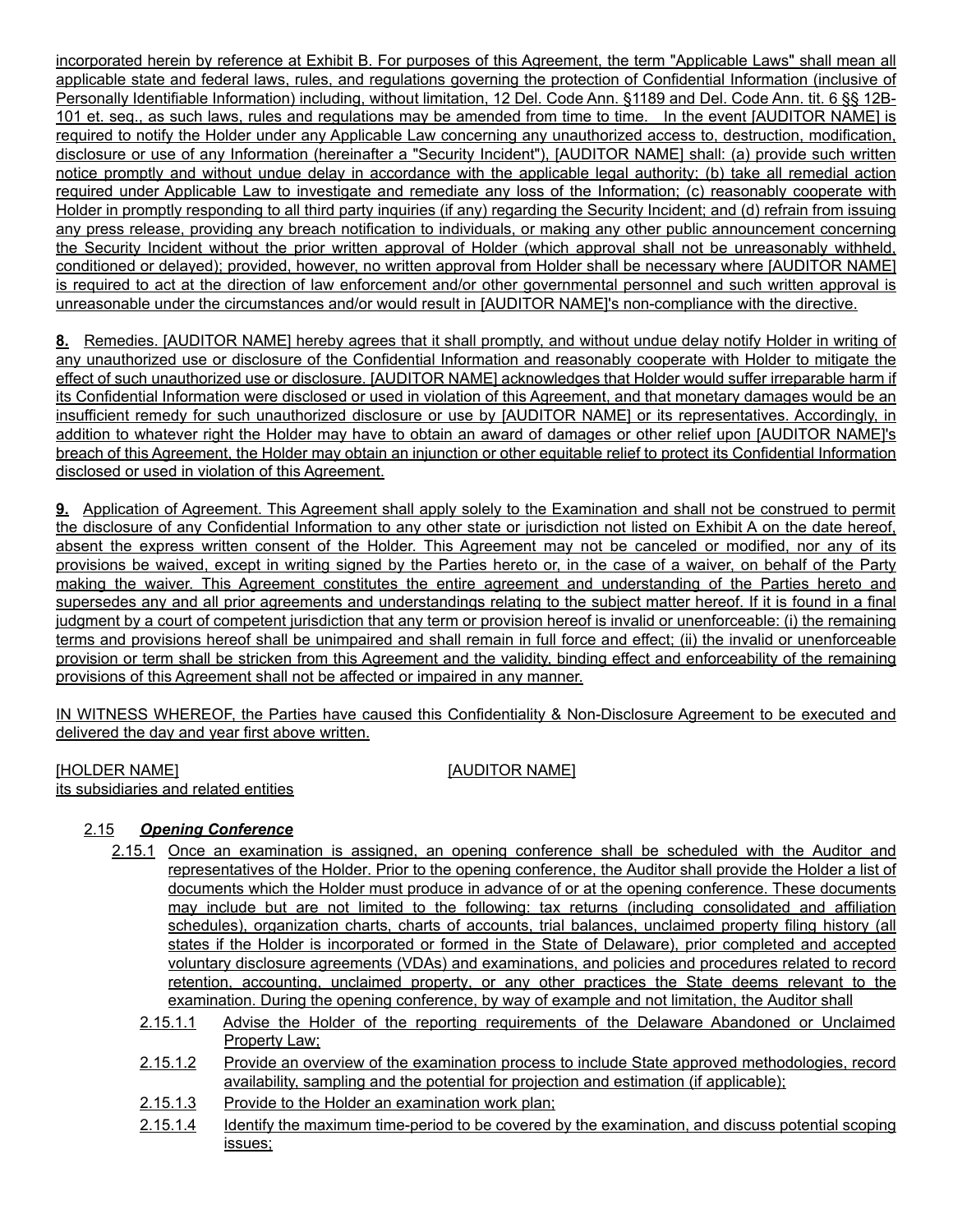- 2.15.1.5 Request additional records and materials necessary to proceed with the next steps of the examination, which may include, without limitation, the following: tax returns, unclaimed filing history for all states, bank statements, bank reconciliations, outstanding check lists, detail general ledgers, aged accounts receivable reports, aged accounts payable reports, and if applicable, information surrounding gift card issuances and redemptions.
- 2.15.2 Upon request by the Holder, the State shall provide to the Holder all records of prior unclaimed property reports filed previously in the State.
- 2.15.3 The State shall have access to the Holder's original books and records, or copies thereof, and will not limit its examination to a review of work papers, compilations or record summaries created by the Holder. The State expects the Holder's full cooperation and anticipates that, with the Holder's cooperation, the time to complete a typical examination shall not exceed twenty four (24) months.
- 2.15.4 If an examination lasts longer than 24 months, the Abandoned Property Audit Manager shall meet with the Holder to facilitate completion of the examination. Interest and penalties may be assessed pursuant to §§1183 and 1184 of the Abandoned or Unclaimed Property Law on all abandoned property due for all reporting years under examination.
- 2.15.5 Pursuant to 12 **Del.C.** §1185, in certain circumstances, interest and penalties may be abated for good cause at the discretion of the State Escheator. In determining good cause in this context, the State Escheator may consider, if applicable and without limitation, the following factors: whether the Holder has a significant history of filing unclaimed property reports; the responsiveness of a Holder during the examination; and whether the Holder used ordinary business care in its compliance efforts.

### 2.16 *Scope of Examination*

- 2.16.1 The scope of the examination may be dependent upon many factors, including but not limited to the following:
	- 2.16.1.1 When an entity was incorporated, formed, or created;
	- 2.16.1.2 When an entity began to engage in a particular line of business that may result in potential unclaimed property;
	- 2.16.1.3 Activity/materiality;
	- 2.16.1.4 Whether an entity was subject to a prior examination; and
	- 2.16.1.5 Whether an entity completed, and the State accepted, a VDA.
- 2.16.2 Examinations may include all subsidiaries and related entities of the Holder under examination,
- 2.16.3 Once entity scoping has been determined by the State, no additional entities may be scoped into the examination without the Holder's consent.
- 2.16.4 At the Holder's election and with the consent of the State, legal entities acquired after the conclusion of entity scoping have the option of being added to the existing examination.

## 2.17 *Examination*

- 2.17.1 Depending on the facts and circumstances of the examination and in cooperation with the Holder, the Auditor may conduct the examination on-site and/or remotely if records are available electronically or can be shipped. When available in electronic format, records shall be produced electronically to maintain efficiency, absent exceptional circumstances to be determined by the State Escheator. On-site work may last a few days to several weeks depending on the size and complexity of the Holder, the availability of records, and the availability of Holder personnel necessary to explain and discuss the records. During the examination, the Auditor shall review all necessary books and records, interview key personnel and review relevant policies and procedures related to abandoned property.
- 2.17.2 During the examination, the Auditor may make subsequent requests to the Holder for additional books and records as required to complete the examination.
- 2.17.3 The State and/or its Auditors, shall retain copies of all examination source documents, work papers, and reports to create a suitable record for the judicial review procedure described in 12 **Del.C.** §1179, subject to the terms of any Non-Disclosure Agreement between the Holder and the Auditor.
- 2.17.4 Record requests shall have reasonable deadlines in order to move the examination forward and avoid unnecessary delays.
- 2.17.5 The Auditor shall submit record requests to the Holder in writing, or if the request is made verbally, shall follow up with written documentation of the request. The Auditor shall provide a reasonable timeframe for the Holder to respond to the request based on the type and extent of the information requested and other relevant facts and circumstances. The Auditors shall provide confirmation of receipt with projected response times to submissions received from the Holder. In turn, the Auditor shall provide to the Holder a reasonable timeframe for responding and reviewing records produced by the Holder.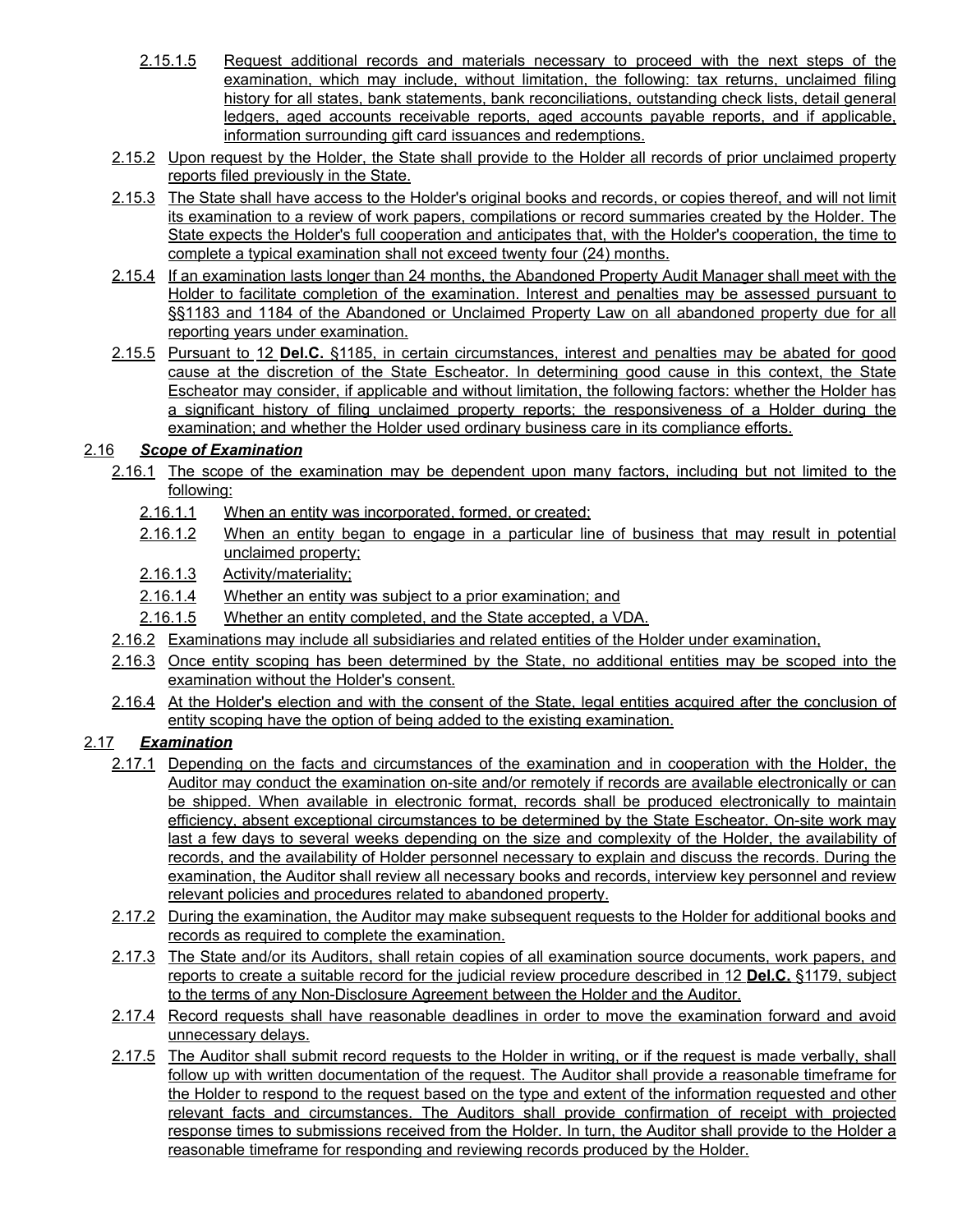- 2.17.6 During the pendency of the examination, if applicable and practicable, the Auditor shall provide to the Holder in writing:
	- 2.17.6.1 Explanation of the process used to determine that items are unclaimed property;
	- 2.17.6.2 Explanation of why documentation provided by Holder is not sufficient to remediate an item;
	- 2.17.6.3 Explanation and support for determining the proposed assessment, including electronic copy of assessment and supporting schedules;
	- 2.17.6.4 Explanation of steps Holder can take to remediate the assessment; and
	- 2.17.6.5 The remediation timeline.
- 2.17.7 Holders shall be given the opportunity to review, reconcile, remediate and, where applicable under Delaware law, perform due diligence on any items that have been identified as potential unclaimed property. The Auditor shall verify that the Holder has mailed outreach letters (due diligence, remediation) to the owner's last known address. The Auditor shall conduct meetings with the Holder in order to provide guidance regarding the due diligence process and to ensure the Holder is performing the outreach within the timelines established by the State. The form of the outreach letter must be approved by the State, and all outreach letters shall be submitted to the Auditor for review and approval prior to sending out. See subsection 2.22 for examples of outreach letters in a form approved by the State.
- 2.17.8 The State may, at the Holder's request or with the Holder's agreement, bifurcate or divide the examination by property type and year. Thus, portions of an examination may be concluded while other portions remain ongoing. The State, through the Auditor, shall keep the Holder informed of any potential for such division to expedite the examination.
- 2.17.9 The Holder shall be kept informed of the progress of the examination and may contact the State directly to address issues or concerns. The Holder has the right to contact the State directly to address issues arising from or related to the examination, including the right to report alleged misconduct, unethical behavior, or lack of professionalism on the part of the Auditor.
- 2.17.10 At the end of any defined portion of the examination, the Auditor shall present the preliminary findings to the Holder. These findings are not final. The preliminary findings, at that point, identify in detail the work performed, property types reviewed, the time period reviewed, any estimation techniques employed, and a calculation showing the potential amount of unclaimed property due and owing. The Auditor shall allow the Holder reasonable time to complete required research and gather more records to address matters raised in the preliminary findings.

#### 2.18 *Estimation*

- 2.18.1 Overview. Section 1145 requires that a Holder, who is required to file a report, retain records for 10 years after the date the report is filed. The record retention requirement corresponds with Section 1172(h) authorizing the State Escheator to conduct an examination for a 10 year period of dormant property. Section 1176 authorizes the State Escheator to estimate the amount of property due using a reasonable method of estimation based on all information available to the State Escheator.
- 2.18.2 Base Periods: The "Base Period" is the period of time for which the Holder possesses complete and researchable records. Consistent with a majority of states, the State requires that a Holder retain records for a minimum of 10 years plus dormancy (15 years total for most property types). It is expected that the Holder shall possess several years of dormant records even if the Holder does not possess records for the entire 10 year period. The State may utilize any available dormant records to estimate an unclaimed property liability for the period of time for which the Holder does not possess complete and researchable records.
	- 2.18.2.1 If the Holder fails to retain sufficient dormant years of records, the Audit Manager and Holder shall discuss which records are to be utilized for the Base Period. In the absence of agreement, the State Escheator shall possess the sole authority to make a reasonable determination for the Base Period in order to prepare an estimate.
	- 2.18.2.2 The Base Periods shall consist of complete and researchable records. In order to draw a representative error rate, the Base Periods utilized shall consist of at least three (3) years from the universe of complete and researchable records. Depending on the unique facts and circumstances of each Holder, the State may consider including non-dormant periods in the Base Periods.
	- 2.18.2.3 At the conclusion of the records production, the Chief Financial Officer or other officer of the Holder shall provide in a form amenable to the State Escheator, a representation of the Holder to the best of his or her knowledge, after reasonable inquiry and due diligence, regarding what records are available, for which property types and what years. The Holder is bound by this representation, absent good cause in the determination of the State Escheator. A determination by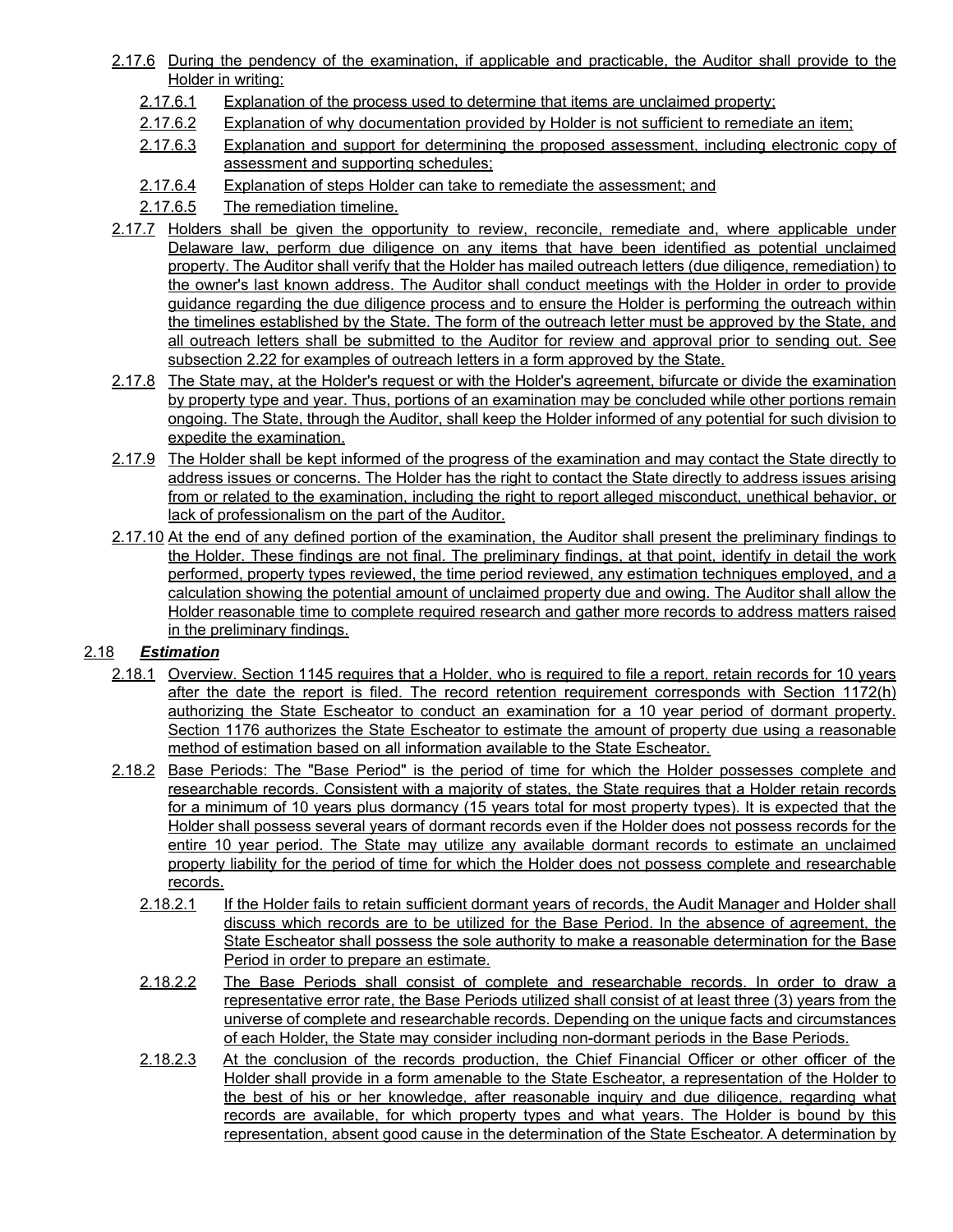the State of a false statement will be considered willful misrepresentation where it is made with intent to mislead the State Escheator.

- 2.18.3 Items to be Excluded from Estimation Calculation
	- 2.18.3.1 Items payable to an owner that is a United States federal department or agency shall be removed from the population subject to estimation prior to preparing the population to review.
	- 2.18.3.2 Funds returned in the normal course of business shall not be included in the population of potential unclaimed items.

### 2.18.4 Sampling

- 2.18.4.1 When it is determined through a documented discussion between the Auditor and the Holder that transactions for a particular property type meeting the State's parameters for testing constitute too large of a population to be reasonably tested on an actual basis, a statistical sampling methodology shall be employed.
- 2.18.4.2 If a Holder would prefer to research the entire population of a given property type and can perform the research in a reasonable time, the Holder shall be permitted to perform research of the entire population.
- 2.18.4.3 Generally, the population shall be divided into strata ("stratified sampling") from which samples shall be drawn. For each strata, a sample size shall be determined using generally accepted statistical principles such that the sample mean shall be within 10% of the population mean for that strata at a 90% confidence interval. However, in the instance of a lower valued stratum where the results are generally immaterial to the overall liability, a relaxed confidence and precision level intervals may be considered for purposes of efficiency, if accuracy is not sacrificed on a material level.
- 2.18.4.4 In some circumstances where the Holder has not maintained records for the entire examination period, the State may elect to sample a number of entities of a Holder during an examination in lieu of testing all Delaware entities. The Auditors shall identify an appropriate sampling of entities based upon factors such as, but not limited to, the following: revenue, line of business, commercial activity, and property types being held. The results of the detailed testing of these entities shall be extrapolated, if applicable, to the other appropriate Delaware entities that have not been selected for detailed review to determine the liability due to the State. The Holder shall be given the option to use this sampling methodology or to test all entities that fall within the scope of the examination.
- 2.18.4.5 The State's approved sampling process for estimating a Holder's unclaimed property liability includes the following steps:
	- 2.18.4.5.1 Define the population
		- Base period Period of time where complete and researchable records are available
		- Sampling unit Examples include aged checks or customer net credit balances
		- Remove potential anomalies Outliers, duplicate records, error
	- 2.18.4.5.2 Determine appropriate stratification (if necessary)
		- Number of strata
		- **Stratum boundaries**
	- 2.18.4.5.3 Calculate Sample size
		- Desired confidence
		- **Desired precision**
	- 2.18.4.5.4 Perform random computerized sample selection
	- 2.18.4.5.5 Verified achieved precision goals
	- 2.18.4.5.6 Evaluate results
- 2.18.5 Funds Returned
	- 2.18.5.1 The State shall review the Holder's policies and procedures for treatment of day-to-day operations related to potential unclaimed property.
	- 2.18.5.2 For purposes of representing periods where records do not exist, the State shall consider the following:
		- 2.18.5.2.1 Funds returned in the normal course of business will not be included in the population of potential unclaimed items.
		- 2.18.5.2.2 Funds returned outside of the normal course of business (i.e. change in process) will be included in the population of potential unclaimed items.
- 2.18.6 Aging Criteria for Outstanding and Voided Checks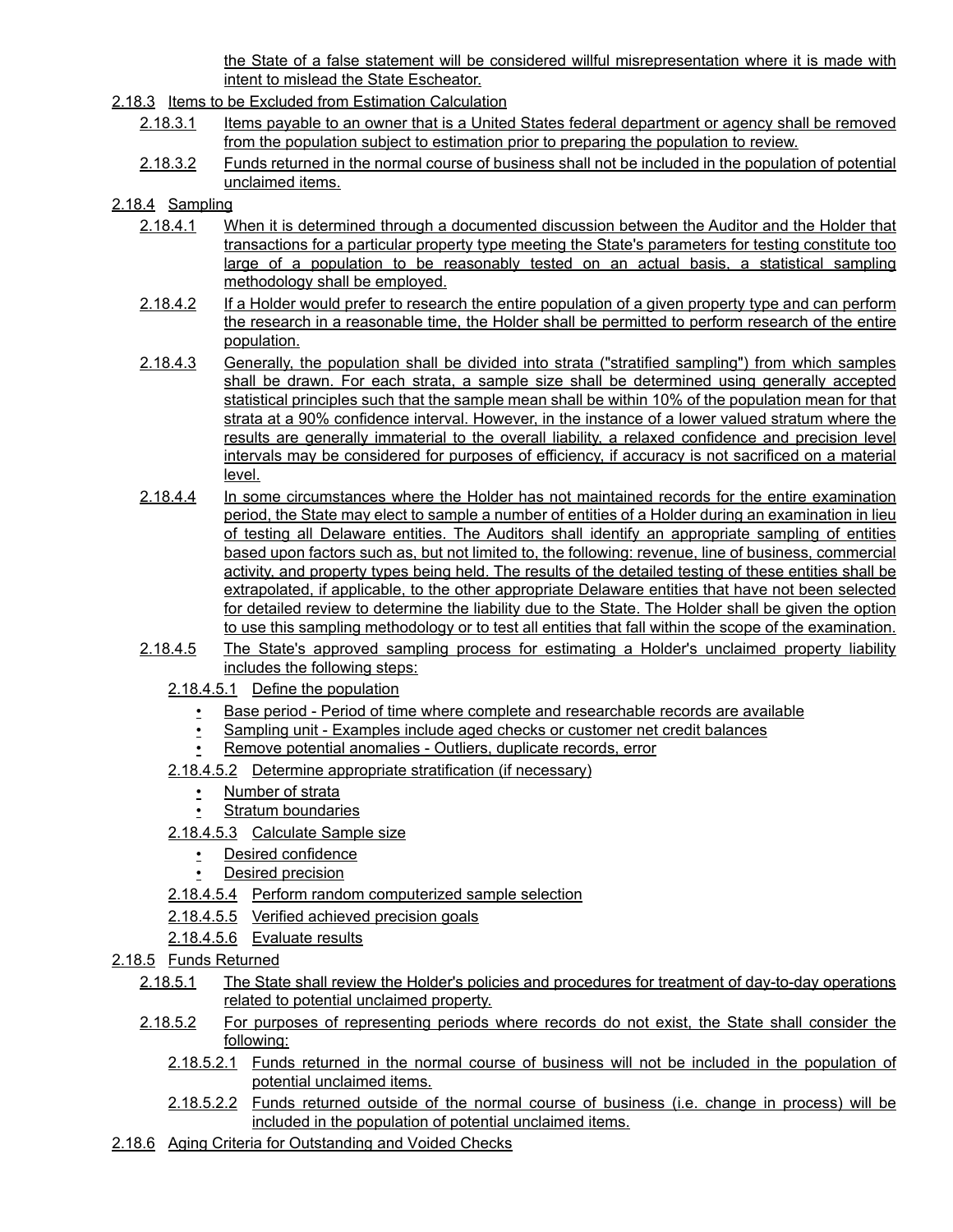Checks that remain outstanding less than 90 days after issuance shall be excluded from the population, unless the State, in the sole discretion of the State Escheator, determines that a redefined outstanding period is necessary. A check that is voided within 30 days of issuance shall be excluded from the population, unless the State, in the sole discretion of the State Escheator, determines that a redefined outstanding period is necessary.

### 2.19 *Projection*

- 2.19.1 If for certain periods the amount of reportable property cannot be ascertained from the books and records of the Holder, projection techniques may be used to determine the reportable amounts for such periods. Such determination shall be made by first examining records during periods in which records exist to establish a "Base Period" of data from which statistical inferences can be made for periods in which records are incomplete or do not exist. To the extent permitted by law, names and addresses identified in the Base Period shall not be used to determine which state has the priority claim to the abandoned property estimated to be due over periods where records of owners' addresses do not exist.
- 2.19.2 All sampling, projection and estimation techniques used by the Auditor to determine unclaimed property due to the State shall be in a method approved by the State prior to use. The Auditor may suggest or the State may request, guidance necessary for the State to make an informed decision as to which estimation technique would be most appropriate for the facts and circumstances at hand. It is the intent of the State that any estimation methodologies used shall result in a reasonable representation of the unclaimed property potentially due for the estimated periods. The State shall permit the Holder to comment on or suggest an alternative technique; however, the ultimate decision to employ a particular technique is at the sole discretion of the State. The Holder may challenge this decision at the close of the examination.

#### 2.20 *Complete and Researchable Records*

- 2.20.1 The expectation is that a Holder, at a minimum, may have complete and researchable records for a period that would cover seven to eight (7-8) years from the date of the Examination Notice. If there are unique circumstances where a Holder does not have 7-8 years of researchable records, the State and the Holder may discuss the circumstances and use an alternative data set with fewer years.
- 2.20.2 Complete records shall reconcile to the general ledger with the understanding that immaterial differences may occur. Researchable records are records to which the Holder may research the resolution of an item. At a minimum, researchable records shall include those items that contain a last known address of the owners of property.

#### 2.21 *Reportable Property Types*

Commonly reported types of Unclaimed Property along with the National Association of Unclaimed Property Administrators ("NAUPA") Property Type Codes with Applicable Dormancy Periods are as follows:

## **NAUPA Code**

| <b>ACCOUNT BALANCES</b> | <b>Property Type</b>            | <b>Dormancy Period</b><br>(Years) |
|-------------------------|---------------------------------|-----------------------------------|
| AC01                    | <b>Checking Accounts</b>        | $\overline{5}$                    |
| <b>AC02</b>             | <b>Savings Accounts</b>         | $\overline{5}$                    |
| AC03                    | Mature CD or Save Cert          | $\overline{5}$                    |
| AC04                    | Christmas Club                  | $\overline{5}$                    |
| <b>AC05</b>             | Money on deposit to secure fund | $\overline{5}$                    |
| AC06                    | <b>Security Deposit</b>         | $\overline{5}$                    |
| <b>AC07</b>             | <b>Unidentified Deposit</b>     | $\overline{5}$                    |
| <b>AC08</b>             | <b>Suspense Accounts</b>        | $\overline{5}$                    |
|                         |                                 |                                   |
| <b>UNCASHED CHECKS</b>  |                                 |                                   |
| CK01                    | <b>Cashier's Checks</b>         | $\overline{5}$                    |

| <u>CKUT</u> | Casnier's Checks         |   |
|-------------|--------------------------|---|
| CK02        | <b>Certified Checks</b>  | 5 |
| CK03        | <b>Registered Checks</b> |   |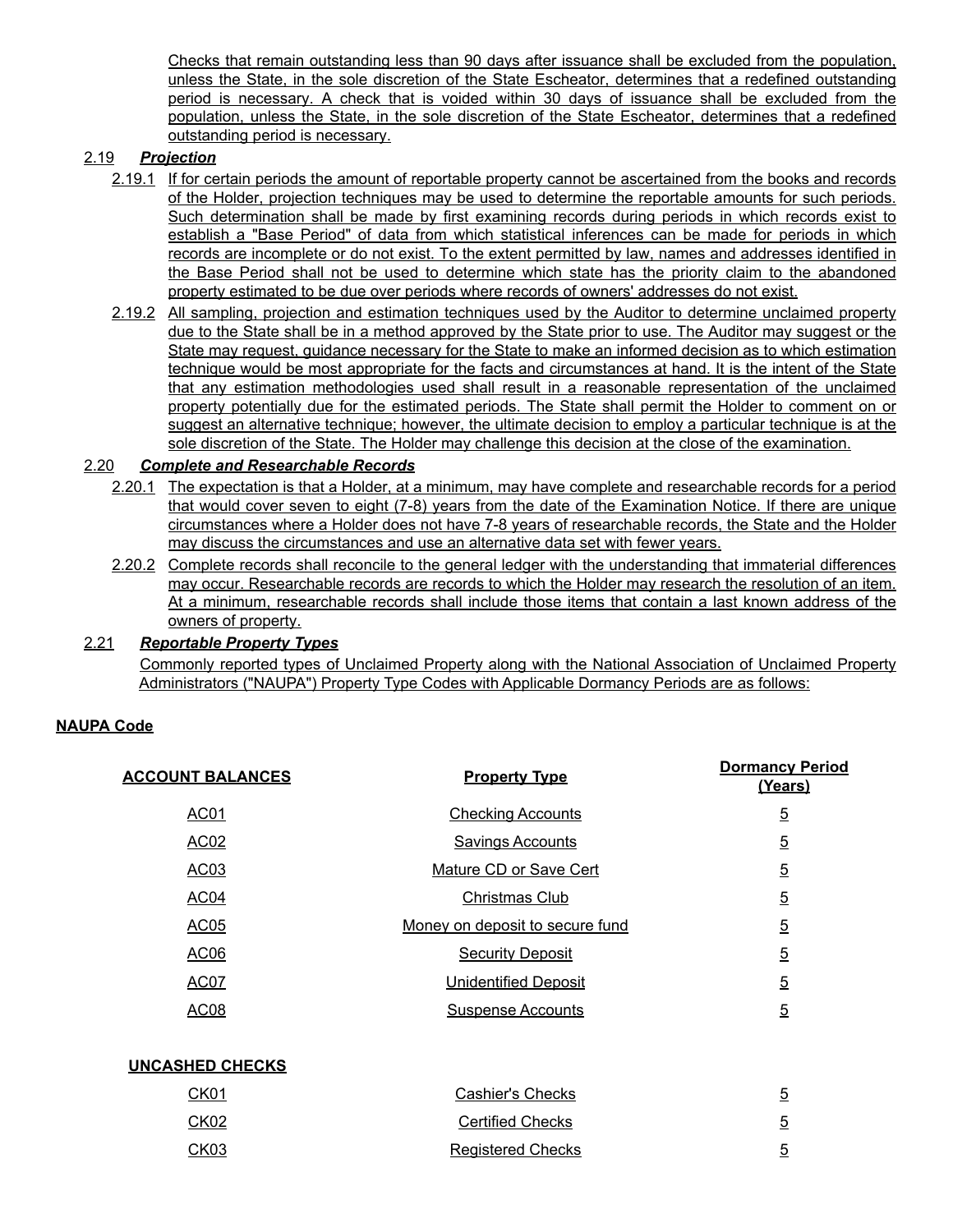| CK04        | <b>Treasurer's Checks</b>                | $\overline{5}$ |
|-------------|------------------------------------------|----------------|
| <b>CK05</b> | <b>Drafts</b>                            | $\overline{5}$ |
| <b>CK06</b> | <b>Warrants</b>                          | $\overline{5}$ |
| <b>CK07</b> | <b>Money Orders</b>                      | $\overline{5}$ |
| <b>CK08</b> | <b>Traveler's Checks</b>                 | 15             |
| <b>CK09</b> | Foreign Exchange Checks                  | $\overline{5}$ |
| <b>CK10</b> | <b>Expense Checks</b>                    | $\overline{5}$ |
| <b>CK11</b> | <b>Pension Checks</b>                    | $\overline{5}$ |
| CK12        | <b>Credit Checks or Memos</b>            | $\overline{5}$ |
| <b>CK13</b> | <b>Vender Checks</b>                     | $\overline{5}$ |
| <b>CK14</b> | <b>Checks Written Off To Income</b>      | $\overline{5}$ |
| CK15        | <b>Other Outstanding Official Checks</b> | $\overline{5}$ |
| <b>CK16</b> | <b>CD Interest Checks</b>                | $\overline{5}$ |

# **EDUCATIONAL SAVINGS ACCOUNTS (ESEA)**

| CS01             | ESA - Cash                | $\overline{5}$ |
|------------------|---------------------------|----------------|
| CS <sub>02</sub> | <b>ESA - Mutual Funds</b> | $\overline{5}$ |
| CSO <sub>3</sub> | <b>ESA - Securities</b>   | 5              |

## **COURT DEPOSITS**

| CT01             | <b>Escrow Funds</b>        | $\overline{5}$ |
|------------------|----------------------------|----------------|
| CT <sub>02</sub> | <b>Condemnation Awards</b> | 5              |
| CT <sub>03</sub> | Missing Heir's Funds       | $\overline{5}$ |
| CT <sub>04</sub> | <b>Suspense Accounts</b>   | 5              |
|                  |                            |                |

# **HEALTH SAVINGS ACCOUNT (HSA)**

| <b>HS01</b> | Health Savings Account                   |  |
|-------------|------------------------------------------|--|
| HS02        | <b>Health Savings Account Investment</b> |  |

| <b>INSURANCE</b> |                                                                   |                |
|------------------|-------------------------------------------------------------------|----------------|
| IN <sub>01</sub> | Individual Policy Benefits or Claim Payments                      | $\overline{5}$ |
| <b>IN02</b>      | Group Policy Benefits or Claim Payments                           | $\overline{5}$ |
| <b>IN03</b>      | Proceeds Due Beneficiaries                                        | $\overline{5}$ |
| <b>IN04</b>      | <b>Proceeds from Matured Policies, Endowments</b><br>or Annuities | $\overline{5}$ |
| IN <sub>05</sub> | Premium Refunds                                                   | $\overline{5}$ |
| IN <sub>06</sub> | <b>Unidentified Remittances</b>                                   | $\overline{5}$ |
| IN <sub>07</sub> | <b>Other Amounts Due Under Policy Terms</b>                       | $\overline{5}$ |
| <b>IN08</b>      | <b>Agent Credit Balances</b>                                      | $\overline{5}$ |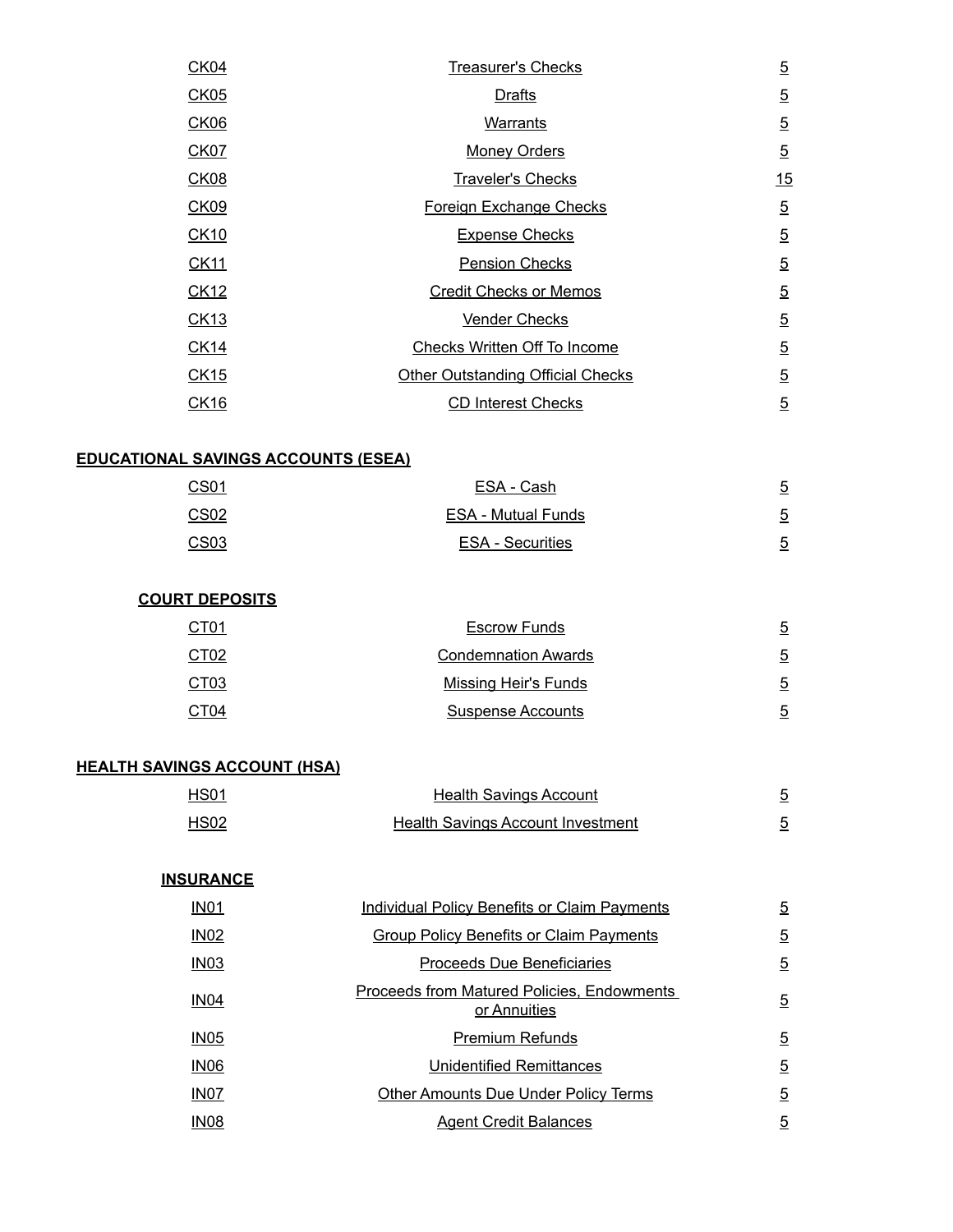#### **MINERAL PROCEEDS**

| <b>MI01</b> | Net Revenue Interest        | $\overline{5}$ |
|-------------|-----------------------------|----------------|
| MI02        | <b>Royalties</b>            | $\overline{5}$ |
| MI03        | <b>Overriding Royalties</b> | $\overline{5}$ |
| M104        | <b>Production Payments</b>  | $\overline{5}$ |
| <b>MI05</b> | <b>Working Interest</b>     | $\overline{5}$ |
| MI06        | <b>Bonuses</b>              | $\overline{5}$ |
| <b>MI07</b> | Delay Rentals               | $\overline{5}$ |
| MI08        | <b>Shut-in Royalties</b>    | $\overline{5}$ |
| MI09        | <b>Minimum Royalties</b>    | $\overline{5}$ |

#### **MISCELLANEOUS INTANGIBLE PROPERTY**

| <b>MS01</b> | Wages, Payroll, Salary (payroll cards)   | $\overline{5}$ |
|-------------|------------------------------------------|----------------|
| <b>MS02</b> | Commissions                              | $\overline{5}$ |
| <b>MS03</b> | <b>Workers Compensation Benefits</b>     | $\overline{5}$ |
| <b>MS04</b> | <b>Payments For Goods &amp; Services</b> | $\overline{5}$ |
| <b>MS05</b> | <b>Customer Overpayments</b>             | $\overline{5}$ |
| <b>MS06</b> | <b>Unidentified Remittances</b>          | $\overline{5}$ |
| <b>MS07</b> | Unrefunded Overcharges                   | $\overline{5}$ |
| <b>MS08</b> | <b>Accounts Payable</b>                  | $\overline{5}$ |
| <b>MS09</b> | Credit Balance - Accounts Receivable     | $\overline{5}$ |
| <b>MS10</b> | Discounts Due                            | $\overline{5}$ |
| <b>MS11</b> | Refunds Due                              | $\overline{5}$ |
| <b>MS12</b> | Unredeemed Gift Certificates             | $\overline{5}$ |
| <b>MS13</b> | Unclaimed Loan Collateral                | $\overline{5}$ |
| <b>MS14</b> | Pension & Profit Sharing                 | $\overline{5}$ |
| <b>MS15</b> | <b>Dissolution or Liquidation</b>        | $\overline{5}$ |
| <b>MS16</b> | <b>Miscellaneous Outstanding Checks</b>  | $\overline{5}$ |
| <b>MS17</b> | <b>Miscellaneous Intangible Property</b> | $\overline{5}$ |
| <b>MS18</b> | <b>Suspense Liabilities</b>              | $\overline{5}$ |

#### **SECURITIES**

| <b>SC01</b>      | <b>Dividends</b>                          | $\overline{3}$ |
|------------------|-------------------------------------------|----------------|
| <b>SC02</b>      | Interest (Bond Coupons)                   | $\overline{3}$ |
| <b>SC03</b>      | <b>Principal Payments</b>                 | $\overline{3}$ |
| <b>SC04</b>      | <b>Equity Payments</b>                    | $\overline{3}$ |
| <b>SC05</b>      | Profits                                   | $\overline{3}$ |
| <b>SC06</b>      | <b>Funds Paid to Purchase Shares</b>      | $\overline{3}$ |
| SC <sub>07</sub> | Funds for Stocks & Bonds                  | $\overline{3}$ |
| SC <sub>08</sub> | Shares of Stock (Returned by Post Office) | $\overline{3}$ |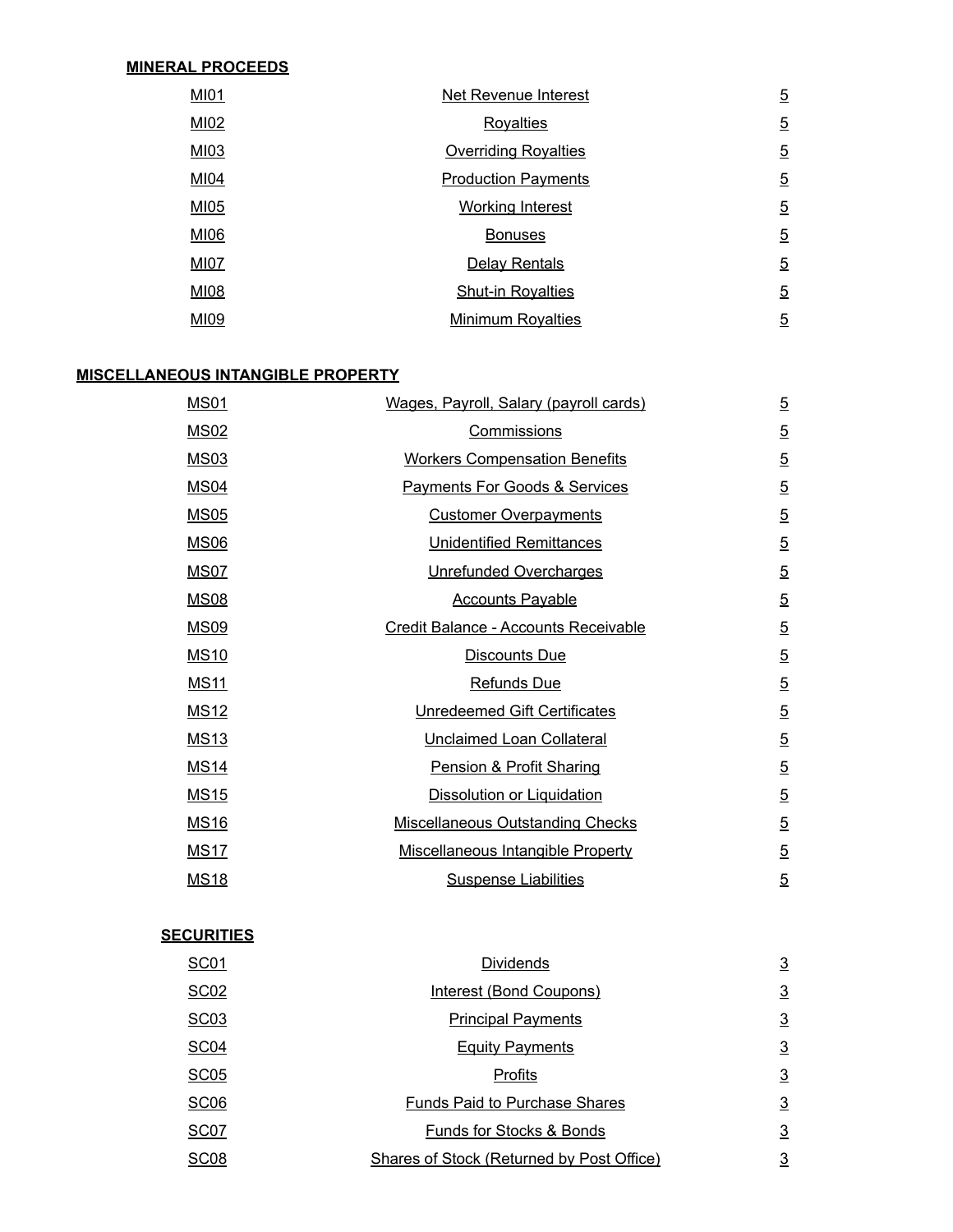| <b>SC09</b>      | <b>Cash for Fraction Shares</b>                                       |                 |  |
|------------------|-----------------------------------------------------------------------|-----------------|--|
| <b>SC10</b>      | Unexchanged Stock of Successor Corp                                   | $\overline{3}$  |  |
| <b>SC11</b>      | Other Certificates of Ownership                                       | $\overline{3}$  |  |
| SC <sub>12</sub> | <b>Underlying Shares or other Outstanding</b><br><b>Certificates</b>  | $\underline{3}$ |  |
| SC <sub>13</sub> | Funds for Liquidation / Redemption of<br>Unsurrendered Stock or Bonds | $\overline{3}$  |  |
| <b>SC14</b>      | <b>Debentures</b>                                                     | $\overline{3}$  |  |
| <b>SC15</b>      | <b>U S Govt Securities</b>                                            | $\overline{3}$  |  |
| <b>SC16</b>      | <b>Mutual Fund Shares</b>                                             | $\overline{3}$  |  |
| <b>SC17</b>      | <b>Warrant (Rights)</b>                                               | $\overline{3}$  |  |
| <b>SC18</b>      | <b>Mature Bond Principal</b>                                          | $\overline{3}$  |  |
| <b>SC19</b>      | <b>Dividend Reinvestment Plans</b>                                    | $\overline{3}$  |  |
| <b>SC20</b>      | <b>Credit Balances</b>                                                | $\overline{3}$  |  |

#### **TANGIBLE PROPERTY**

| <u>SD01</u> | <b>SD Box Contents</b>         | $\overline{5}$ |
|-------------|--------------------------------|----------------|
| <u>SD02</u> | Other Safekeeping              | $\overline{5}$ |
| <u>SD03</u> | <b>Other Tangible Property</b> | 5              |

#### **FIDUCIARIES**

| TR01             | <b>Paying Agent Account</b>             |                 |  |
|------------------|-----------------------------------------|-----------------|--|
| <b>TR02</b>      | Undelivered or Uncashed Dividends       | $\overline{3}$  |  |
| <b>TR03</b>      | <b>Funds held in Fiduciary Capacity</b> | $\overline{3}$  |  |
| <b>TR04</b>      | <b>Escrow Accounts</b>                  | $\overline{3}$  |  |
| <b>TR05</b>      | <b>Trust Vouchers</b>                   | $\underline{3}$ |  |
| <b>IR01</b>      | <b>Traditional IRA - Cash</b>           | $\overline{3}$  |  |
| <b>IR02</b>      | Traditional IRA - Mutual Funds          | $\overline{3}$  |  |
| IR <sub>03</sub> | <b>Traditional IRA - Securities</b>     | $\overline{3}$  |  |
| IR <sub>05</sub> | Roth IRA - Cash                         | $\overline{3}$  |  |
| <b>IR06</b>      | Roth IRA - Mutual Funds                 | $\overline{3}$  |  |
| IR07             | Roth IRA - Securities                   | $\overline{3}$  |  |

### **UTILITIES**

| <u>UT01</u> | Utility Deposits                    | $\overline{5}$ |
|-------------|-------------------------------------|----------------|
| UT02        | <b>Membership Fees</b>              | $\overline{5}$ |
| UT03        | <b>Refunds or Rebates</b>           | 5              |
| UT04        | <b>Capital Credit Distributions</b> | 5              |

### 2.22 *Remediation*

2.22.1 Holders shall be given the opportunity to review, reconcile, remediate and perform remediation outreach on any items that have been identified as potential unclaimed property. The form of the outreach letter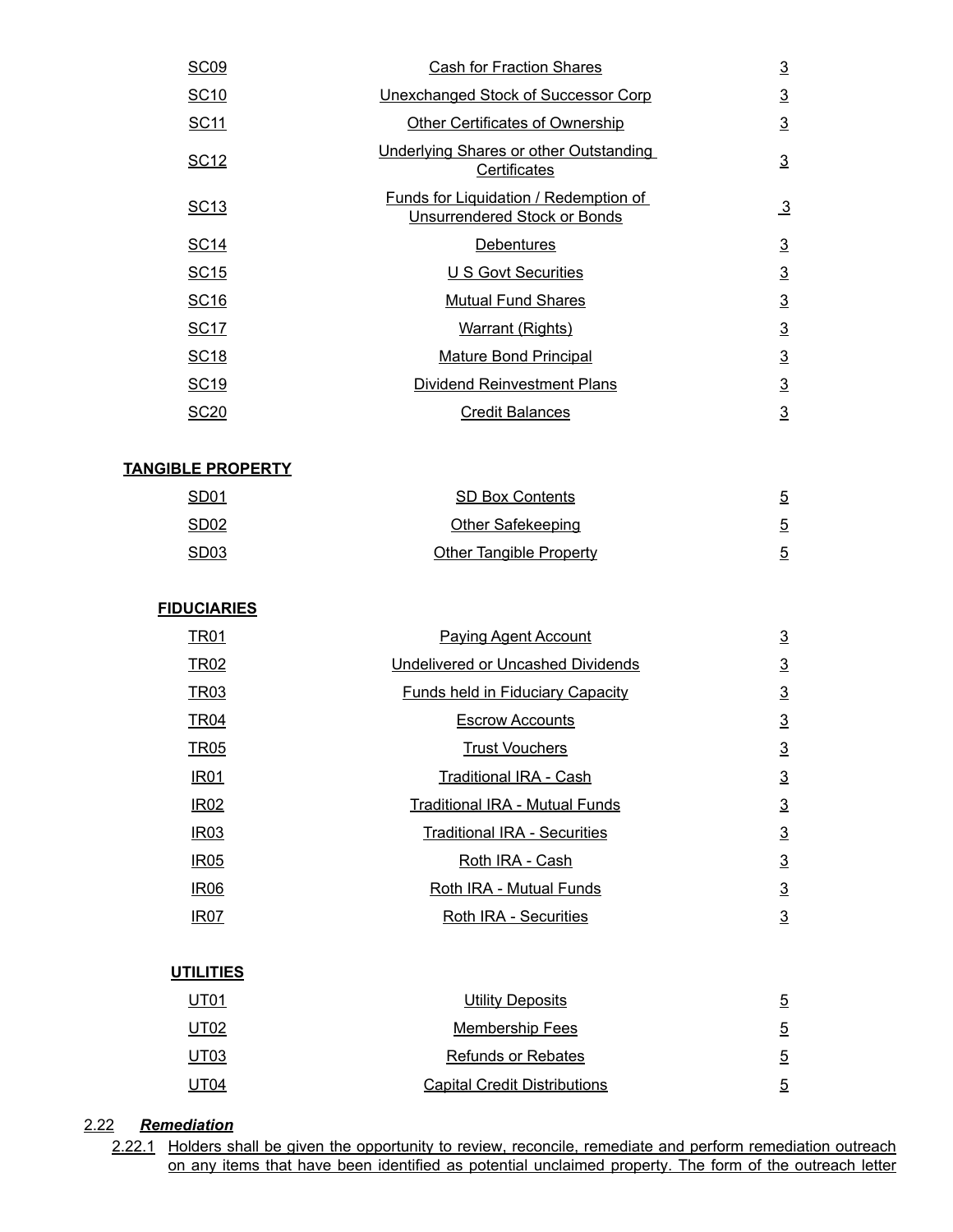must be approved by the State, and all letters shall be submitted to the Auditors for review and approval by the State prior to sending out. The Holder must provide confirmation of the date of the outreach mailing to the Auditor.

2.22.2 For Property subject to the custody of the State pursuant to the Abandoned or Unclaimed Property Law, the following is an example of an outreach "due diligence" letter approved by the Department of Finance:

<Holder Letterhead>

<Date>

<Owner Name/Address>

Dear <Owner>,

Notice: The State of Delaware requires us to notify you that your property will be transferred to the custody of the State Escheator if you do not contact us before <insert date 30days after the date of this notice.>

The State requires us to make a diligent attempt to <renew contact with><reissue the property to> the owner. If contact is not renewed we are required to transfer your property to the custody of the State of Delaware. The State may sell property that is not U.S. legal tender. If property is turned over to the State, you may file a claim with the State for the return of the property or the proceeds of the sale. Property Specifics:

Type of Property: Type of Property: Type of Property:  $\triangle$  Account/Check No.:

Amount: **Amount: Amount: Amount:**  $\overline{a}$ 

Any Additional Information:

To <reestablish contact> <receive your property>, you may sign below and return this letter ini the enclosed envelope to later than <insert # of days> from the date of this letter. Once we have the signed letter we will <restore your account to and active status><or reissue the property>. If you have any updated address information, please provide it in the space below.

Signature:

Title: \_\_\_\_\_\_\_\_\_\_\_\_\_\_\_\_\_\_\_\_\_\_\_\_\_\_\_\_\_\_\_\_\_\_\_Date: \_\_\_\_\_\_\_\_\_\_\_\_\_\_\_\_\_\_\_\_\_\_\_\_\_\_\_\_

Address (if new):

Social Security # (last four) or Federal Tax ID Number (if applicable):

If you require additional assistance, please call us at <insert telephone contact and/or email>.

2.22.3 For Property utilized as part of the sampling or estimation process, the following is an example of an outreach "remediation" letter approved by the Department of Finance:

#### <Holder Letterhead>

<Date>

<Owner Name/Address>

Dear <Owner>,

Our records indicate that the check detailed below, issued to <Owner>, has not cleared the bank. In order for us to determine whether this obligation is still due and owing or whether the obligation may have been satisfied, we are requesting that you please review your records and respond back to us as to your findings. After reviewing your records, complete the form below and return it to us within 15 days. If your address has changed, please provide the new address as well as a telephone number.

If a response is not received, state unclaimed property laws may require us to remit the funds to the state of your last known address (i.e. the state listed on the address block of this letter). That state will hold the funds in perpetuity or until you claim the funds from the state.

| <b>Check Number</b> | Date Issued | <i><b>Invoice</b></i> | Invoice Date | Amount   |
|---------------------|-------------|-----------------------|--------------|----------|
| 123456              | 04/04/2001  | Inv 9999              | 03/15/2001   | \$250.00 |
| ___                 |             |                       |              |          |

Check the appropriate box below and return this confirmation to us: